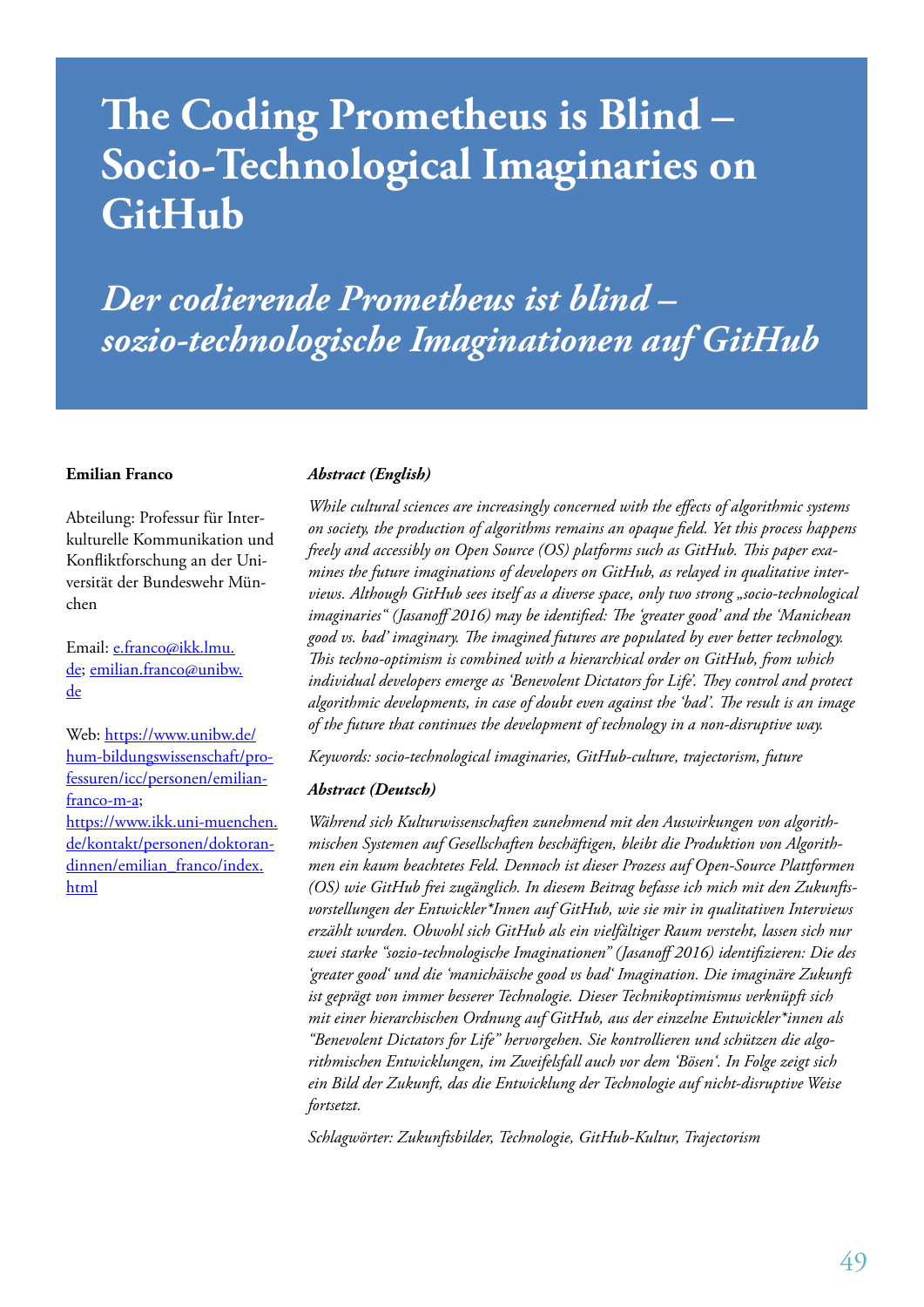## **1. Introduction**

#### **1.1 Algorithmic Present and Future**

Life in modern-day society is constantly recorded, shaped and (fine-) tuned by algorithms, be it via a GPS-guided tour towards an unknown destination, during your daily run in a park with a fitness watch, or while searching for a new washing machine online. Assigned with distinct "algorithmic identities" (Cheney-Lippold 2011), most of us live our daily lives deeply rooted in and orientated alongside a digitally encoded environment, relying on and at the same time "coproducing" (Jasanoff 2010:13ff) the "Verdoppelung" (duplication<sup>1</sup>) (Nassehi 2019:108) of the world in the digital realm.

And while the above-mentioned activities appear to be "humdrum banalities", as the Sociologist Neyland (2019:3) phrases it, algorithms also play roles in not at all mundane scenarios: They have helped to contain the current Covid-19 pandemic (Zoabi et al. 2021, Waltz 2021), they move, create and destroy incredible amounts of wealth each second on Wall Street (Chan 2017; Hansen 2015) and they automatically guide drones to targets in faraway countries, transforming military conflicts into "algorithmic wars" (Amoore 2009). The algorithm itself takes a central

position in these dramatic acts, entangled in performances which blur the lines between human and non-human action, as well as between human and technological agency (Förster 2019:176, Rauer 2017:189). The situation is blurred to such an extent that the techphilosopher Alexander Galloway observed almost 10 years ago that "power today resides in networks, computers, algorithms, information and data" (Galloway 2013:92).

Daniel Neyland renews this analysis

in his 2019 work The Everyday Life of an Algorithm, adding that "[t] he everyday [is] somewhat sidelined by an algorithmic drama. Here, the focus is on algorithmic power, the agency held by algorithms in making decisions over our futures, decisions over which we have no control" (Neyland 2019:3).

Humans, according to Neyland's gloomy stance, seem to be deprived of control over the future. The timeworn but eminent Heideggerian hypothesis of framing and simultaneous "Entbergung" (revealing) of reality in and through the "Gestell" (frame) of technology (Heidegger 2019 [1954]) appears enforced and established through powerful algorithmic decision-making processes and Artificial Intelligence (AI). Every future that may emerge seems already technologically (en)framed. In reflection of these technological developments, social and cultural sciences have directed their gaze to the new phenomenon, which sometimes appears as digitalization (Koch 2017:10), other times is looked at through the perspective of cybernetics (Nassehi 2019:82) or viewed through the holistic prism of digital or "algorithmic culture" (Seyfert / Roberge 2017).

While a lot of research is devoted to understanding the effects of algorithms and AI systems on the social world and human interactions (Elkins 2019, Sudmann 2019, Seyfert / Roberge 2017, Guzman / Lewis 2020), the production process and thus the emergence of algorithmic systems appears largely unobserved and represents an opaque field. The technology and its fabrication remain "somewhat of a modern myth" (Barocas et al. 2013:1) and "[…] not a black box that can be simply opened" (Seaver 2017:7). This was the initial point of my inquiry, which was fueled by the question: Where and by whom are algorithms actually produced?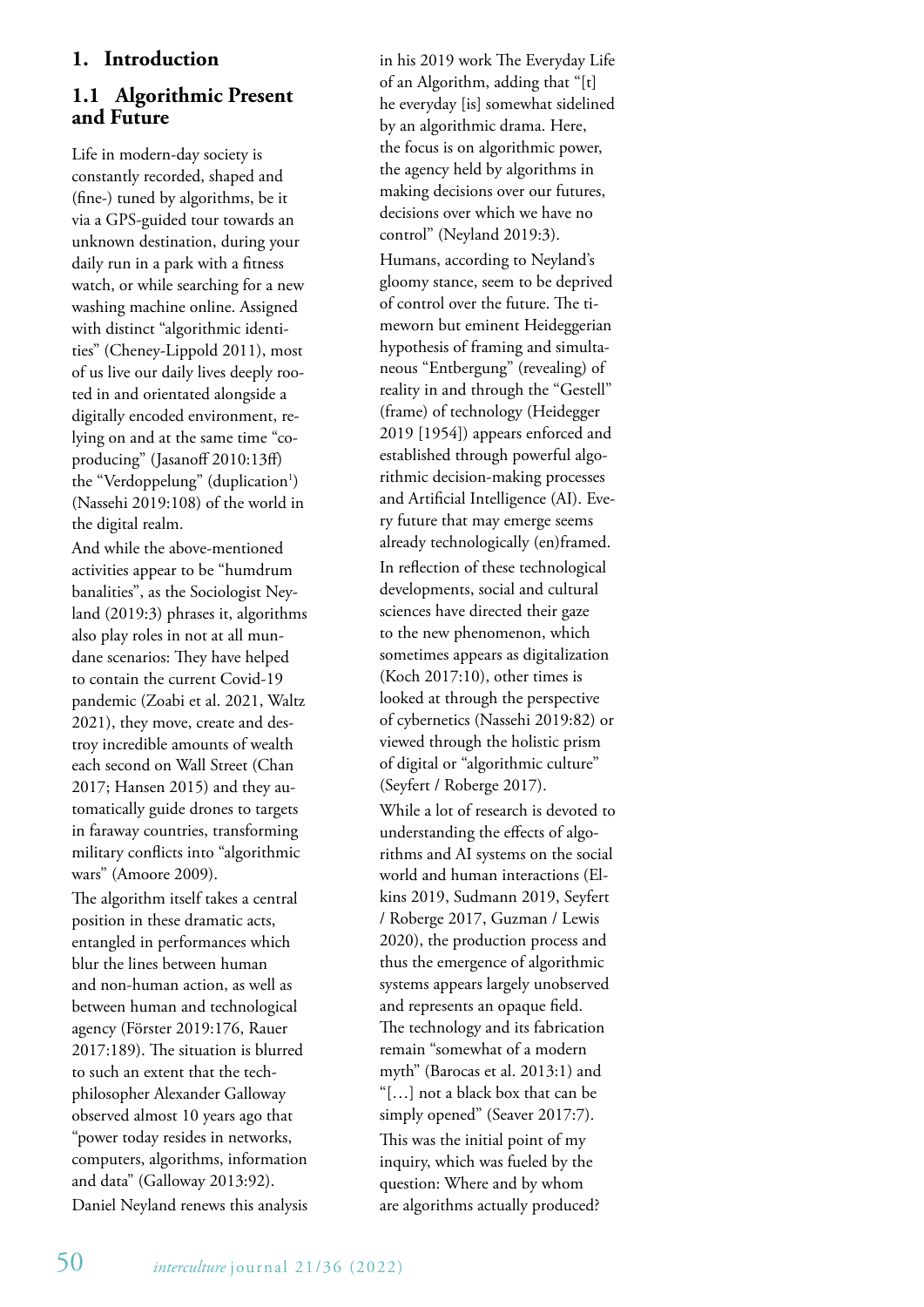Moreover, what technological and algorithmic future is about to emerge from this 'black box'? To find answers to my questions, I decided to conduct qualitative interviews with code developers. Yet, where to find them?

#### **1.2 All Codes Lead to GitHub**

The remarkable thing is that the main actor in this "algorithmic drama" (Nyland 2019:3), the code or algorithm itself, hardly seems tangible. Although it is ubiquitously embedded in the technological devices that are surround us (Rahwan et al. 2019), their source is often not immediately apparent. Loosely following Geigers and Ribes (2011) proposed method of trace ethnography, which is intended to be applicable in vast digital environments, I chose two random codes (the source code of Facebook and Signal, to be more specific) and traced them to their source – comparable to the saying 'all roads lead to Rome', because in a similar way all codes lead to GitHub. It may seem paradoxical that a code-production process, which seems to be far from secret at all, flanks the clandestine appearing process of algorithmic decisionmaking. This takes place openly, in the full view of the public on Open Source Software (OSS) platforms such as GitHub. GitHub is the digital "Piazza" (Conti 2012:234) to which the code-traces lead me. This connection is unsurprising to tech-insiders, as GitHub is the "largest code host in the OSS world" (Vasilescu et al. 2014:401). Further, it is said to be the new "Maschinenraum" (engine room) of "algorithm factories" (Daum 2020:52). In this algorithmic factory, new and old codes are (re-) written, algorithms are developed and published – thousands a day, by people from all over the world (Octovers 2021).

However, GitHub not only provides tools for distributed version control and source code management, but it "encourages software developers to perform collaborative software development by offering [...] services with social features (i.e. user profiles, comments, and broadcasting activity traces)" (Wu et al. 2017:1).

While these features are optional and not used by all users of Git-Hub, the platform offers an incentive to build online communities beyond the pure coding process. The gathered "Geeks" (Kelty 2008: 33) or "Hackers" (Levy 2001) on GitHub, who may only be interested in the open-sourced development of codes, co-exist with onetime users and computer engineers, who just want to connect with each other and use GitHub as a careerwebsite, comparable perhaps to LinkedIn.

This experimental and recursive public, a term coined by Christopher Kelty (2008:8), is in its functionality comparable to a giant laboratory. I employ this analogy in order to build the connection to a quote from Francois Jacob, who described laboratories as "machine[s] for the production of the future" (Jacob [1987:9], cited in Rheinberger 1993:240). I argue that whatever algorithmic future there will be, it probably will be coded, 'forked' (i.e. making a copy of a project to experiment with and change the code, without affecting the original) and ultimately produced on GitHub.

For the empirical study in this paper, I chose to listen to the future stories of the developers on Git-Hub.

Under point 3 and 4 I will present my methodological approach and the results of eight narrative interviews, which were taken between January and August 2021. In my analysis of the collected interview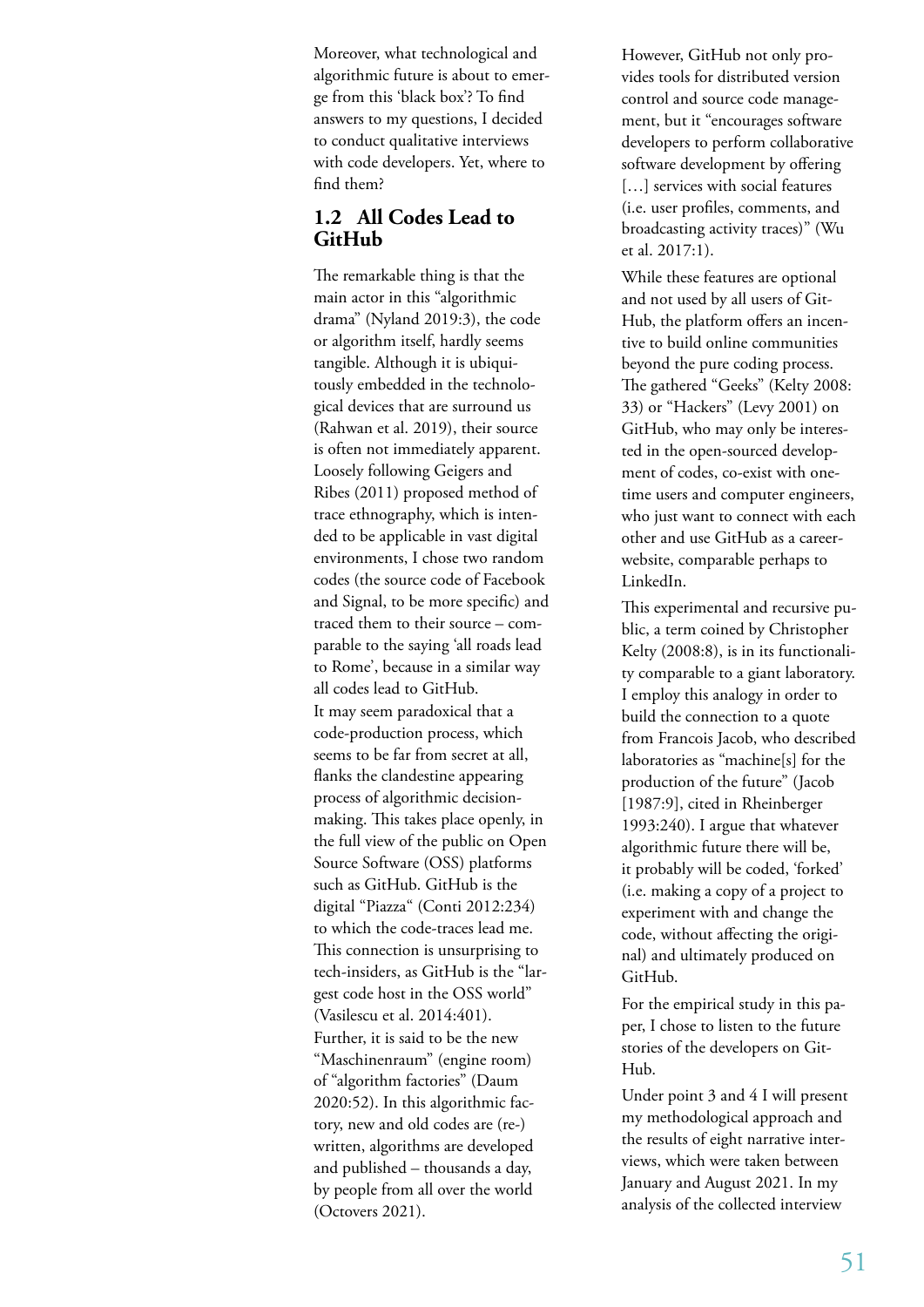data, I looked at the future narratives and imaginations of the developers on GitHub, while questioning: what futures are desired? How are they articulated and enacted during the interviews? Is there a 'GitHub culture', and if yes, how much influence does it have on the coding process or imaginary futures? As I interviewed People from China, Vietnam, Germany and the UK, also a specific (inter)cultural question arose: Is there something like a collectively imagined future? Or can we see a variety of diverse future imaginations instead? In the next chapter (2), I will clarify what I understand under the concept of the 'imaginary', linking this to 'the future', and reflecting upon this relationship via anthropological thought. Before we discuss the empirical analysis (4), I will explain my methodological thoughts about undertaking ethnography in the digital realm (3).

# **2. The Future and the Imaginary in Anthropolo- gical Thought**

#### **2.1 The Future**

Future, imaginary, culture – three words linked by the sheer impossibility of satisfactory definition. Therefore, the reader may forgive the following tenuous attempt at theoretical clarification, starting with Bertrand de Jouvenel, according to Helmer (1983:19) one of the first scientists "who may rightly be called futurists". In his muchcited work *L'Art de la Conjecture*  from 1964, he outlines two core elements of the future: it represents a space of freedom as well as of uncertainty (de Jouvenel 1967:19). Only towards the future people may act, but at the same time, the future realm remains withdrawn from positive knowledge. De Jouvenel (1967:62) utilizes this fundamental "principle of uncertainty" to reject the claim of a science of

the future. Instead, by introducing the concept of "futuribles" – the compound of future and possible – he refers to a spectrum of possible futures that can only be understood as "instantaneous probable successions of the present state" (de Jouvenel, cited in Seefried 2015:84).

While de Jouvenel's importance for the discipline of futurology is valued especially in the field of policy-making and economics due to his normative approach and methodologically sound models of planning (Arndt 1969, Helmer 1983, Seefried 2015), other aspects of his theoretical considerations are more relevant for the present argumentation. Namely, the significance of the "Gegenwartsbild" (image of the present), the processual development of futures emanating from it, and the central role of the "I" as "creator of the future" (de Jouvenel 1967:44).

Although this understanding of the future may seem trivial from today's perspective (Mandich 2020), de Jouvenel's work illustrates a development that, if one follows Reinhart Koselleck's (1979) argument, began in the "Sattelzeit" (roughly between 1750 and 1850) and marks the transition from a traditional society to "modernity" (Andersson 2018, Koselleck 1979).

The (Western) understanding of time as well as of the temporal horizon, according to the condensed thesis, increasingly relied on "imagination, anticipation, and longing" (Beckert 2018) as relevant as ordering elements to the extent that old patterns of reference, such as religion, tradition, and consolidated social roles (i.e. the patrimony of the past), lost significance as a form of guidance into the future (Beckert 2018, Andersson 2018, Mandich 2020).

Arjun Appadurai (2013:298) takes an anthropological standpoint on this temporal disposition in his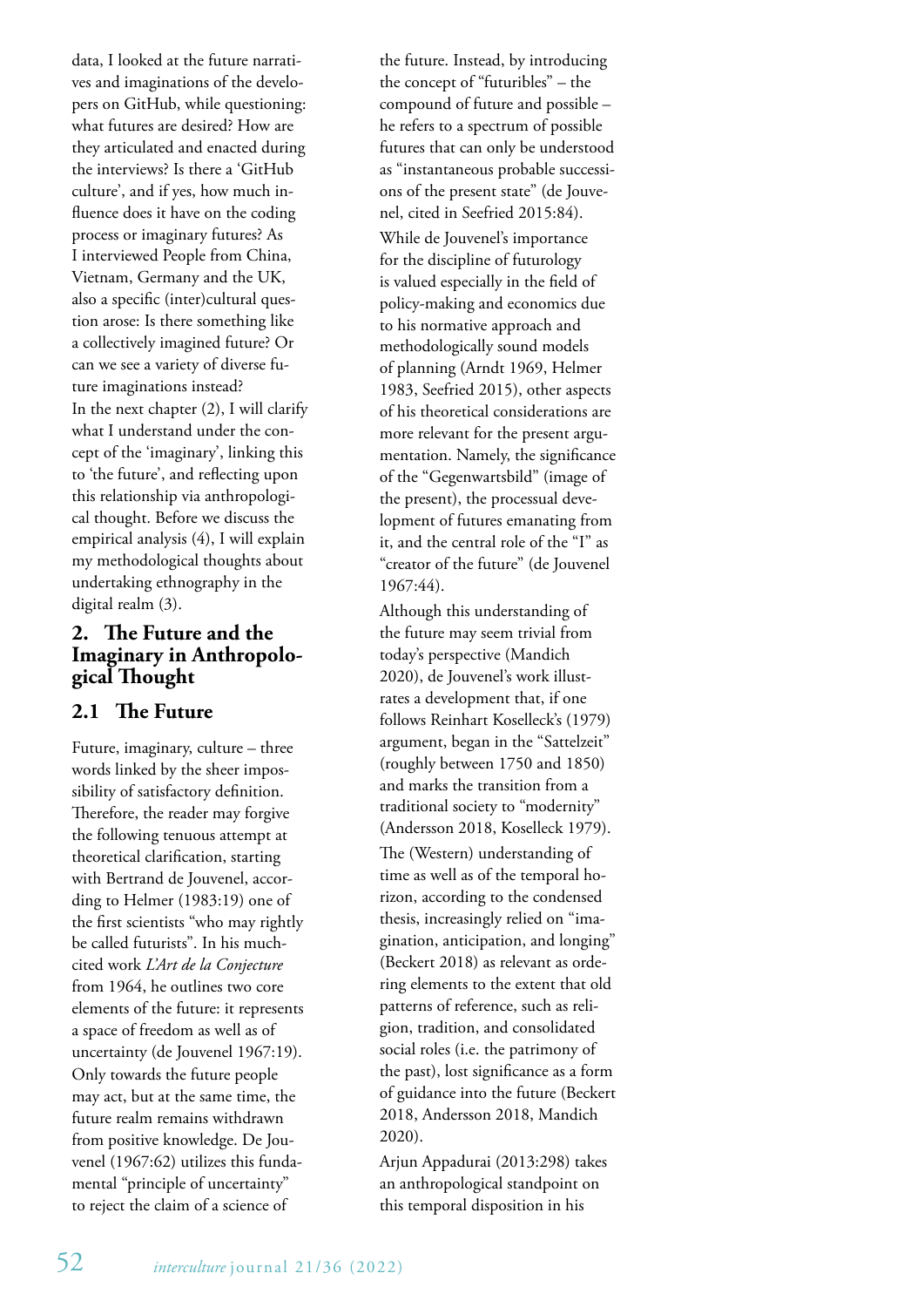work *The Future as Cultural Fact,* highlighting how "the world of the habitus has been steadily eroded by the pressures" to counter an uncertain and conflictual future through improvisation.

In identifying 'trajectorism' as the meta-trap of the West, he formulates a decidedly postcolonial critique. Trajectorism is the belief that time has a telos, a beginning and an ending, an unfailing trajectory from point  $A$  to  $B$  – time is "a cumulative journey […] from now to then" (Appadurai 2013:223). This 'trap' stands in opposition or at least in contrast to other meta-narratives, like the Buddhist belief in reincarnation, or myths of eternal return. In trajectorism, the future is either perceived as chaotic as well as uncertain and, therefore, to be formed and colonized, or else the future is already known, such as in the Christian Apocalypse. In both narratives, however, the future is located somewhere upon a linear timeline. Following Appadurai (2013:225) further, a distinct "European cosmopolitanism"2 also takes on an important part within this narrative. Combined with the belief in progress and prosperity it builds the ideological foundations of imperialism and globalized capitalism.

In summary, the horizon of this (newly) open(ed) future became the guiding disposition for societies that entered modernity, whereas imaginaries can be seen as one of the building blocks on which modern individuals could structure their actions, "[…] trying to understand the present by borrowing from a cautiously imagined emergent future" (Marcus 1995:4).

Besides its asserted importance for modern societies, according to Bryant and Knight (2019:3), "the future has been a literal dead-end for the discipline [of anthropology]". In the publication *The Anthropolo-* *gy of the Future*, they express their hope that "the concept of 'orientations' […] including the act of imagining the future" could help to "gain an ethnographic hold on the relationship between the future and action" (Bryant / Knight 2019:16). Accordingly, the imaginary in its future orientation could serve as a programmatic method and theoretical lens in anthropological research about 'the future'. The term 'imaginary' itself is not, however, new in anthropological discourse. The next chapter will further elucidate the linkage between future, imaginary and 'culture'.

#### **2.2 The Imaginary and Culture**

Although Appadurai (2013:285) criticizes the underrepresentation of the term imaginary in the cultural sciences, the concept had of course already entered the scholarly discourse prominently via Benedict Anderson's book *Imagined Communities* in 1983. His account of the formation of nationalism and nations highlighted the importance of collectively shared imaginaries for the cohesion and maintenance of communities, "not as illusions but as realities" (Bieger et al. 2013:xv). Charles Taylor's Modern Social Imaginaries builds on Anderson's work and further elaborates the role of imaginaries in the emergence of modern social orders (Bieger et al. 2013; Taylor 2007). Such imaginaries have evolved historically and are both learned and incorporated by members of a society, leading to a stable moral and social order (Kelty 2008:40; Willim 2017:58).

Reading the characterizations of the imaginary oriented especially towards Taylor and Anderson, the provenance of the concept to culture appears conspicuous. Willim (2017:59) points out that, at a time when culture as a concept seems to be falling into disrepute, the term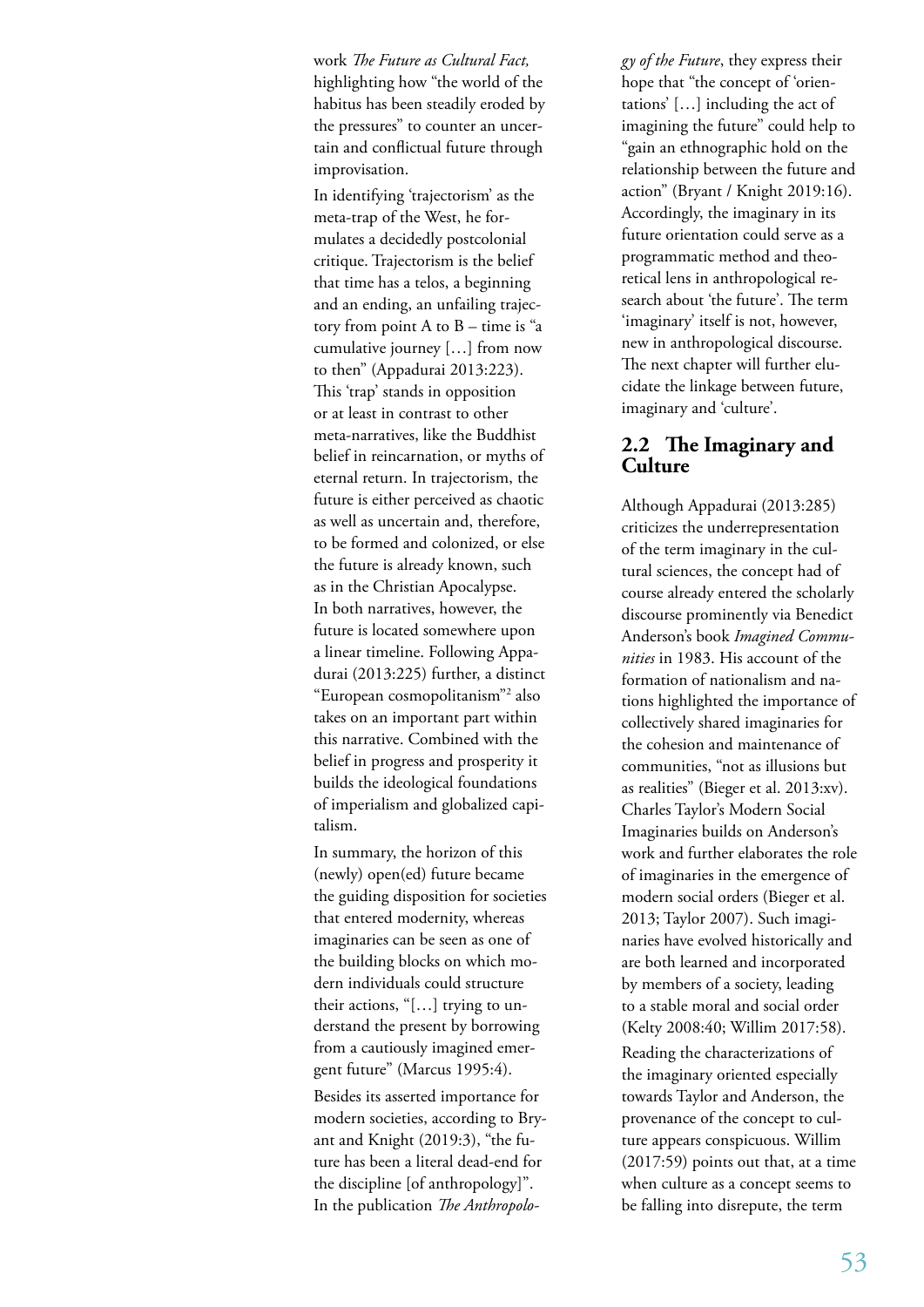imaginary could indeed perhaps "replace" it. By using the concept of the imaginary, the researcher may simply avoid these controversies when writing about culture. Instead of culture, the concept of imaginaries may explain what holds communities and groups together and guides people's actions (Bieger et al. 2013:xvi; Willim 2017:60).

While this perspective seems attractive, I would argue with Appadurai (2013:179) that the imaginary may be seen as just one more "dimension of culture" and, in fact, should be integrated (or in his words: "brought back") into anthropological thought and cultural sciences. Understood this way, imaginaries are then at the same time products of certain cultural environments, as they are constitutive parts in the day-to-day reconfiguration and construction of culture. While Anderson's, Taylor's and Appadurai's concepts of the imaginary reach into both the past and the future, in this article I wish to consider the imaginary primarily in its ability to gain an "ethnographical hold" (Bryant / Knight 2019:16) on technological futures. To this end, I will additionally draw on the "socio-technological imaginary" and on ethnographic works that have looked at narratives in the field of technological development.

# **2.3 The Socio-Technological Imaginary**

Pfotenhauer and Jasanoff (2017:787) define the role of imaginaries in providing: *"a thread of continuity and stability by extending existing frames of reference from the past into the future, thus mitigating the unknown through what is known and taming the disruptive quality of [technological] innovation through what is imaginable and permissible in a given social, political, and historical context".*

According to the two scholars, the socio-technological imaginary is not only a visionary blueprint of the future, but links past developments with current possible states of technological futures. They are building on George E. Marcus' work *Technoscientific Imaginaries* from 1995. Here, imaginaries are understood as structures of contingency in technoscientific innovation and embedded in social and cultural contexts (Marcus 1995). This means that imaginaries not only contain sketches of future developments, but also are rooted in and oriented to the past.

However, literature from the field of Science and Technology Studies (STS) further suggests that technology has a certain attraction for futuristic imaginaries and acts as a tabula rasa, ready to be inscribed with future images and vivid utopian or dystopian stories (Wehling 2015:59). While traditional media and technology, such as the book and the letterpress, seem to be deeply connected to the past, digital technology, and especially "[t]he computer is bound more closely to the future of our society […]" (Combi 1992:43).

Even though ethnographic research on technological future is meagre (Bryant / Knight 2019:2), some authors have attempted to examine technological developments through the prism of socio-technological imaginaries. The sociologist Joan H. Fujimura (2013:84) for example has looked at how "[…] imaginaries, meanings and understandings of the East and the West, of culture and nature, of science and society" have influenced the practices of scientists involved in genomics research. Her study revealed a special form of techno-orientalism in the discourse on genomics.

In the field of computer sciences, two ethnographic works from the early 1990s stand out in particular: Mariella Combi (1992) focuses on "AI imaginaries", accessible via narratives floating in the field of AI developers. She describes how stories and guiding narratives shape and specify which problems are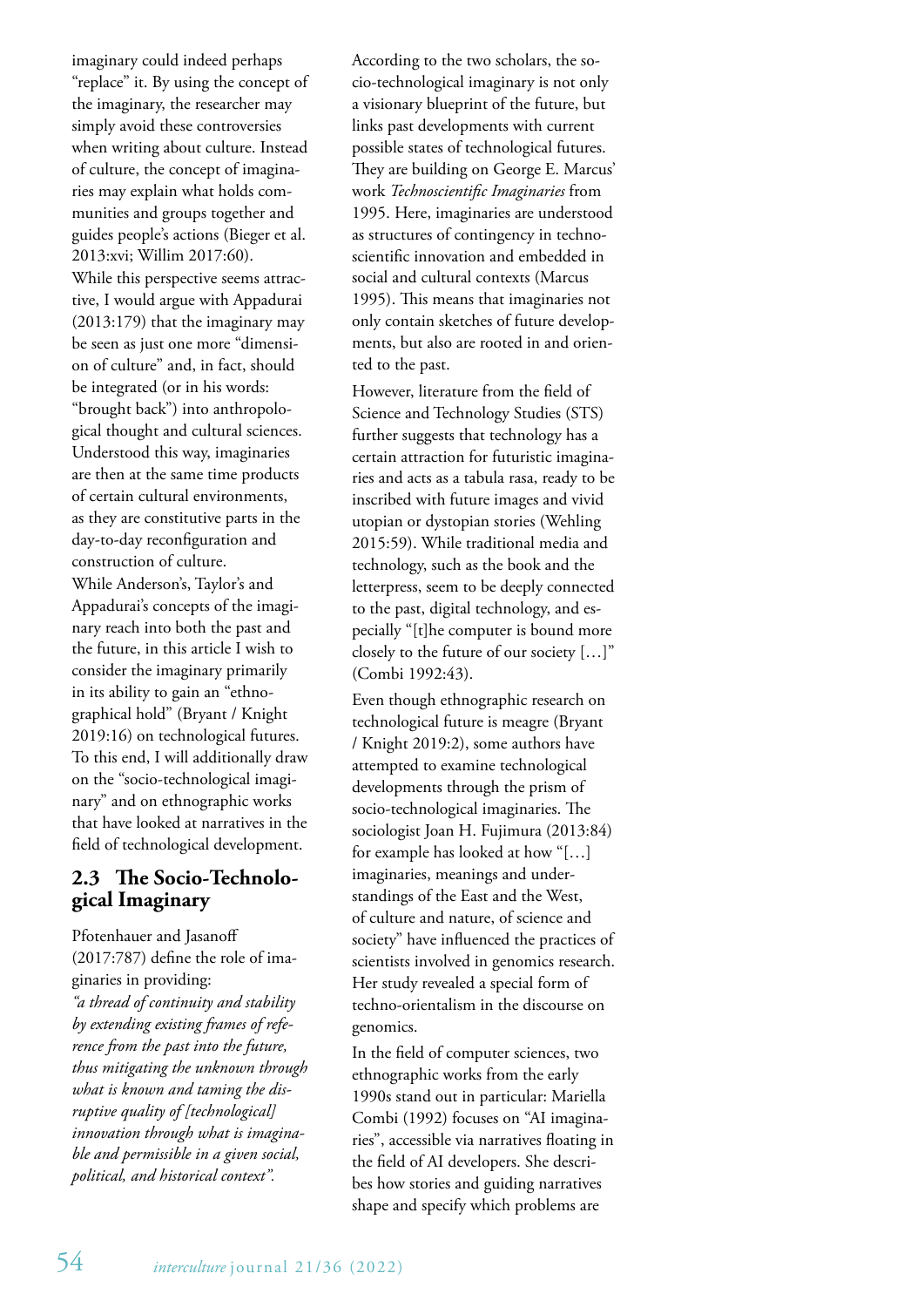tackled in the first place and what the technical solutions look like that are sought and found. Both the technical and the social are co-produced by the "human-machine relation" and Combi (1992:7) introduces the "technoscientific AI lens" through which future developments seem predefined. A similar approach can be found in Diana Forsythe's work *Engineering Knowledge: The Construction of Knowledge in Artificial Intelligence* from 1993. In this ethnographic study of knowledge acquisition and production within the scientific AI community, Forsythe investigates the shared practices and attributions of meaning within different AI laboratories. Her key finding was the existence of a unifying "engineering ethos", which combined different beliefs about the social, a deeply rooted trial and error solution-seeking spirit and the belief in technology as objective and universal (Forsythe 1993).

Drawing on the mentioned works, I further sympathize with Nick Land (1998:82), when I understand the imaginary here as an "abstract motor of the actual". Therefore, the technological "future which arrives is already infected, populated" (Land 1998:82). This "contamination"', and I am borrowing this term form Anna Tsing (2018), may already be perceptible in the present "stories about the future, by the people creating it" (Constantine, cited in Fischer 2013:275) – in the present case: the developers on GitHub coding and creating those futures.

In the next chapter, the methodological approach will be explained which allowed for the collection of those futurestories from GitHub users, which are populated by two principal imaginaries: The greater good as well as the Manichean good vs. bad imaginary.

#### **3. Methodology: Digital Ethnography and Narrative Interviews**

To be able to explore GitHub in its capacity as an infrastructural component of the internet, I methodologically oriented myself towards the approaches of virtual or digital (Hine 2007, 2015) and multi-sited ethnography (Murthy 2008, Turner 2019:34).

Christine Hine's (2007, 2015) work is a significant contribution to the methodological configuration of ethnographic methods in the digital realm. She highlights the importance of an ethnography that turns its gaze onto online spaces by looking in detail at the distinctive cultures that may emerge, with their "own sets of norms and values, with common understandings of humor, reciprocity" and a sense of their "own identity as a social formation distinct from others" (Hine 2015:34).

To reach the specific online community of developers on GitHub, I "traced" (Geiger / Ribes 2011) people and their codes across multiple contexts – which in my case consistently turned out to be digital. I found the eight interviewees via the GitHub internal search function and the "Trending Developer" (Github 2021a) list. Since GitHub only allows contact via direct contribution or comment on the codes and repositories itself, I contacted the interviewees mainly via LinkedIn or email, if the contact information was given on the personal GitHub profiles.

Therefore, in my research one could speak of a "blended ethnography" (Janowitz 2010) approach, meaning the mixture of traditional methods (the ethnographic interview) with aspects of Hine's (2015) "online ethnography" (my participation on GitHub, the use of GitHub's internal search functions and lists, the study of my interviewees GitHub projects, and also the use of digital means of communication throughout the research).

This said, the classic ethnographic interview (Heyl 2001) was and remains a fundamental tool in the ethnographic method box, also in the digital field (Hine 2015:109), and is the main source of the presented data here. It offers crucial and direct access to peoples' narratives and the constructions informing them: be it values, religious views, assu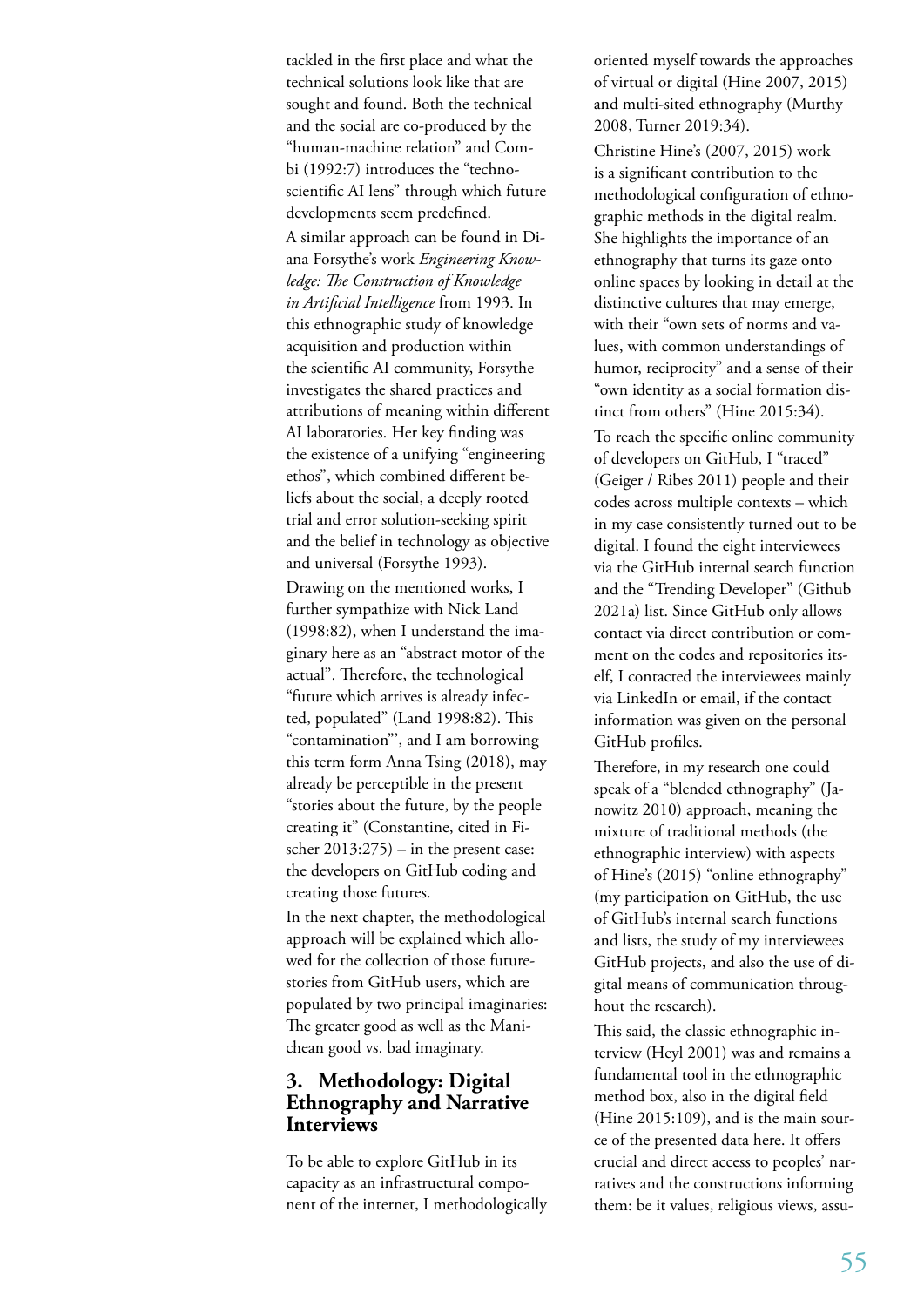med cultural affiliations or imaginations (Cortazzi 2001).

I structured the narrative interviews along a guideline. The interviews were recorded with the consent of the interviewees and later transcribed. The analysis of the interview material was based on the qualitative content analysis proposed by Mayring (2010). In order to make them untraceable for third parties, I anonymized all of the names and hid identifiable information about the GitHub projects they are working on. Here is a very short introductory list of the interview partners, which is based on how they described and introduced themselves:

Alex from Northern England, working for a Chinese AI company.

Dotan, learned coding all by himself in India and "got into a military program in Israel for developers".

Jian, working from Germany and the "only Chinese maintainer" of a big Git-Hub repository.

Martin, doing his PhD in a research project on GitHub – a "typical geek". Natalia speaks a lot about OS at conferences. She "can recognize pretty well when [she sees] an issue created by a fellow Eastern European".

Phan, Vietnamese OS developer and "Vice President of Engineering" in his own company.

Tracy uses GitHub at work for a Danish company and with her friends "to share cool stuff".

Georg, born in Lübeck, describes coding on GitHub as a form of relaxation.

In the following section, I will present the empirical results of the interviews. I try to focus on the 'stories about the future' told by the eight developers. By identifying two main imaginaries, I will also outline a tentative version of the particular 'culture' of the online community on GitHub.

### **4. Imaginary futures on GitHub: The Greater Good Community**

*"So, imagine, I am sure you know that, but almost every software product we have nowadays cannot exist without Open Source. Even a washing machine is running on some version of Linux and those are Open Source for sure. And your Email, Gmail, Google, whatever you use, they have some Open Source components, like most of them are OS components. Open Source literally changed the world for the better" (Phan).*

I start my analysis of the empirical data with a quote from the developer Phan. Phan, a middle-aged man of Vietnamese background and currently living in Germany, emphasizes the central importance of Open Source Software (OSS) for the technological present. It is found everywhere as an elementary component, even in washing machines (remember, you wanted to buy one in the first sentence of this article). Based on this information he remarks that OS has genuinely improved the world. Additionally, Phan later noted that Git-Hub "will be here to stay in 10 to 20 years" and therefore will continue "to contribute to the greater good of the world" (Phan).

I often encountered this expression of 'the good' or even 'greater good' in the conversations I had with the GitHub experts. Alex, one of my interview partners from the UK, used a similar wording, convinced that the "[…] right kind of AI is an AI that really does good for the people" (Alex). Moreover, Jian, an experienced developer and selfproclaimed "believer" in OS, told me that the "only way that people can really contribute to the software and for the good" seems to be via OS platforms.

While the 'greater good' was often named in the conversations, its meaning was not really specified and remained insubstantial. I tried to get behind this opaqueness by directly asking about the specific outlines and contents of this good. The answers varied from simply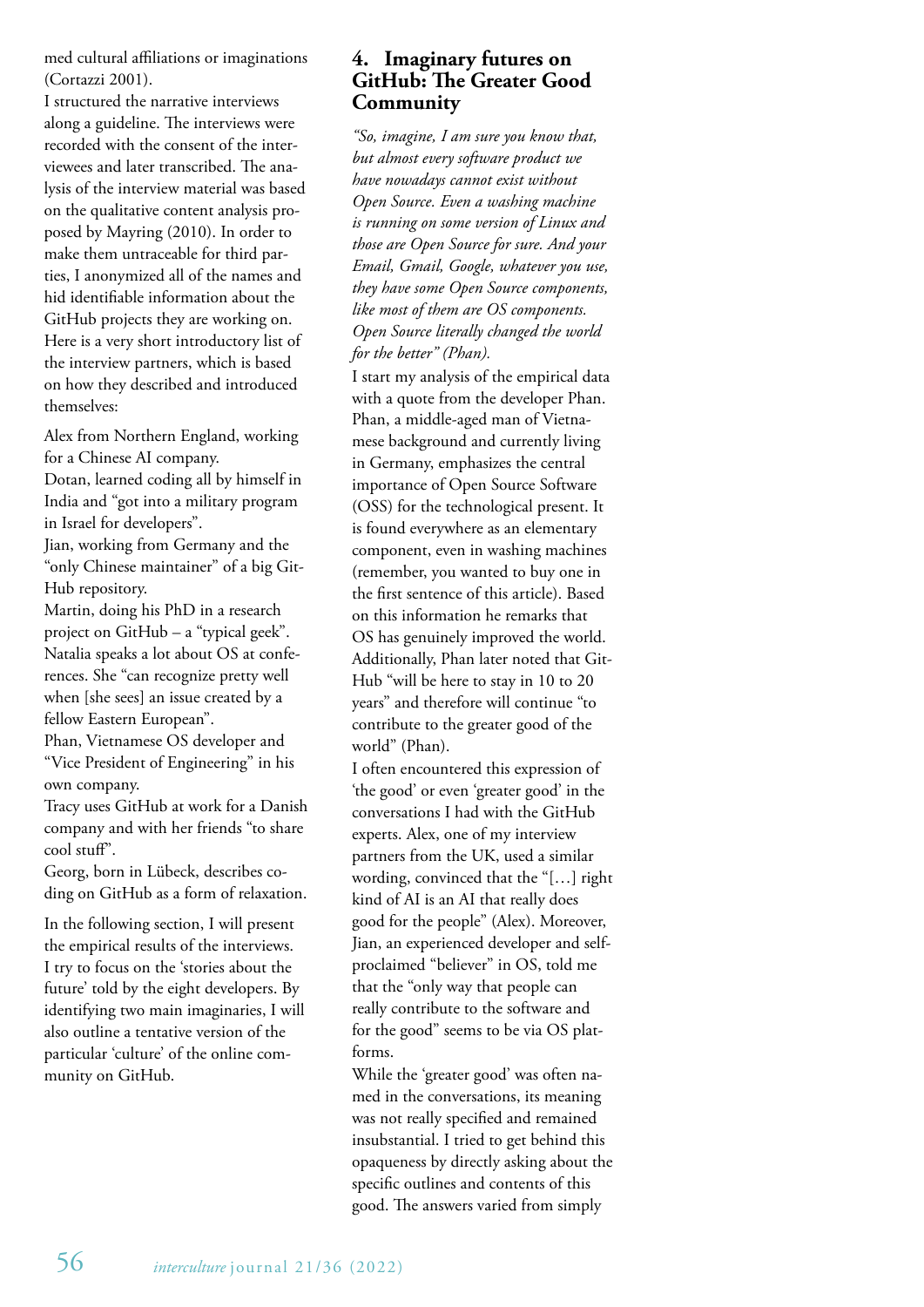mentioning the "usefulness" (Natalia) of technological products, to addressing greater visions like solving "health issues" (Dotan), and to simply referring to a (supposed) collective knowledge by stating: "I think people know, what good AI is…and what bad [sic] AI can be" (Alex).

Based on these fractured outlines, I identified two slightly different but co-dependent socio-technological imaginaries: The first is the 'greater good' imaginary, while the second more mythologically-laden imaginary which also encapsulates the first may be preliminary called the 'Manichean good vs bad' imaginary. It will lead us to a third meta-narrative of the 'coding Prometheus', which may be at the core of the GitHub culture and informs the emergent futures that I traced and detected in the densely populated narratives of my interviewees.

#### **4.1 The Greater Good Imaginary**

As already implied, the first imaginary centers upon a quite simple narration of extrapolation of the current state into the future – with just somewhat "better" technology (Natalia, Dotan, Tracy). Natalia envisions a future in which GitHub allows the OS community "to collaborate over products, making them better, way faster […]", while Dotan prognoses that technology will "[s]implify day-to-day [sic] for humans and help to […] understand the world in a better way." Tracy also holds a very optimistic view of the future, in which technology will "save a lot of time" – without being more specific, how and where this time will be saved. When I looked more closely at the Git-Hub projects of my informants, their statements resonated with the purposes of the repositories and codes: Alex contributes to an OS framework – i.e. a collection of code – that deals with the topic of neural search for multiple modalities. With the new framework,

it is possible to give a voice input, for example a snippet of a song, and search for pictures, images, more songs or videos by using neural networks. In short, Internet searches will become faster and more convenient. Another developer maintained a framework for building user interfaces (like apps or websites). Again, software that existed, but acts in an improved manner now. A third algorithm supports smoother access to an old programming language, establishing a more user-friendly interface.

The interviewees involved in those Git-Hub projects were interested in further improvements of the existing codes and algorithms. The narrative line they were sketching in the interview started directly from innovative technology from the past (like search engines or apps) to a future that is inhabited by almost the same technology, only faster, cleaner and overall simpler.

This quite materialistic imaginary of a good future, which was articulated in the interviews, showed itself to be dominated by a technological imperative and driven by an inherent technooptimistic idea of innovation. We can see an old 'Western' trajectory shining through here: The ideal of further progression by innovating, by making things better, faster, easier. Appadurai (2013) sees this belief as part of the meta-trap called trajectorism and as a core element of a Eurocentric view of modernism. The sociologist Götz Bachmann (2020:10), who researches on developers in Silicon Valley, sees this faith in progress as condensed in the visions of "black boxes of present technological paradigms", expressed in narratives of "ready-made futures", while Forsythe (1993) described similar beliefs being part of an "engineering ethos" in the 1990s.

The good in these shiny and all-ready futures is deeply linked to the code, the software product and technology in general.

Perhaps noticing the scepticism in my eyes, while hearing this frictionless vision of the technological future, Tracy came forward in the interview with the following statement: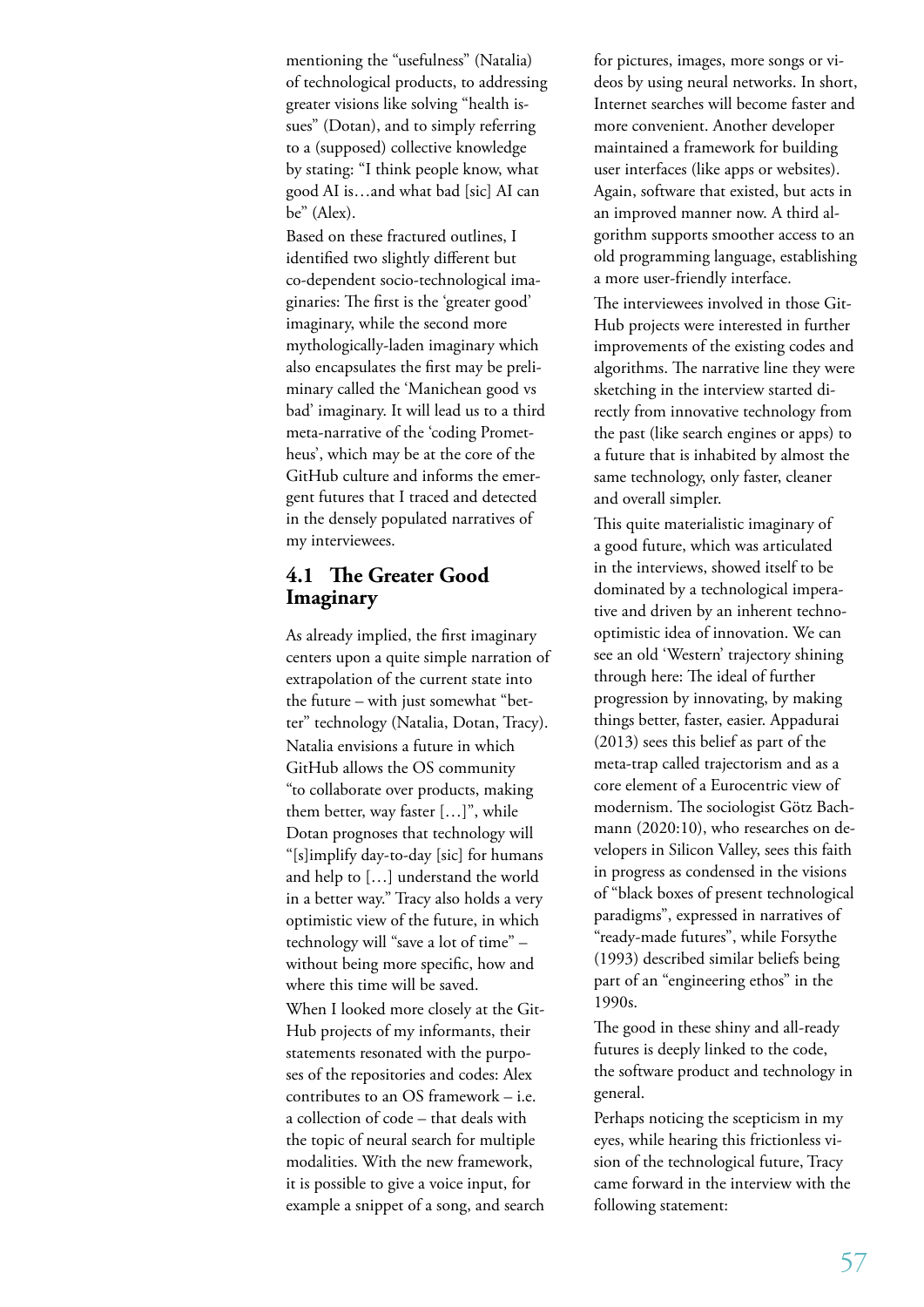*"Yeah, so yeah, I know like lately many people are talking about AI in the future and robots and how they can control the word. (Laughing) But in my opinion like yeah, I think that the AI and technology will I have a lot [sic] with our daily lives. They can replace a lot of manually tasks that are human and […] in my opinion that's good. And we don't have to worry about that in the future, like 10 and 20 next years [sic]. I don't think that we have any problem with the technology".* 

Besides her vision of automation and the replacement of manual tasks, which Marx indeed already predicted (Butollo / Nuss 2019) and researchers on future work discuss as existing between fear and euphoria (Forlano / Halpern 2015), the image of the good technology is emphasized again. The dystopian notion of robots taking control of humanity was addressed by Tracy but dismissed again in the same instant.

According to this narration, technology is not the problem, but the solution – if there is a problem then it lies in the misconception of technology by amateurs or uninformed people. Jian confirmed this narrative by highlighting his own expertise and adding that it "really is super dangerous, when people talk about AI who have no clue"; the people who know "that it is not magic" (Phan) will be able to control the technology, as well as find solutions to future problems.

As, again, I was a bit surprised by the 'cleanliness' of those narratives, I tried to bring some 'dirt' or friction into the conversations, mentioning already existing dangers and "digital dilemmas" (Franklin 2014), such as privacy issues or the impact on climate change due to the energy consumption of server farms. I constructed this interview situation to inflict a different perspective, to motivate new answers and narrations (Spradley 2011:90).

Often, the reaction sounded like this: "[H]onestly, I not often… I have the thinking [sic] and concerns about this topic. So I don't have any opinion on that. […] Not really about the politics and other stuff" (Tracy). Correspondingly, Dotan stated that he has "[n]o opinion on that, sorry", too, while Jian simply ignored my question about dangerous futures.

Apparently, most interviewees did not want or could not talk about any possible bad or 'political' futures. This nonimagining indicates an important shift in the modern GitHub programmers' set of beliefs: Where the traditional hackers and geeks of the early freesoftware movement in the 1990s were mostly imagining the internet as a radically free and anarchic space, "today's developers hardly even notice 'Open Source' as a concept anymore" (Eghbal 2020:28). This new "GitHub generation", according to Eghbal (2020:30), is apolitical and mainly interested in two things: convenience and success. Until now, the imaginary of the greater good shows itself as "contaminated" (Tsing 2018) and infused with (neo-) liberal beliefs of progress and the grand 'Western' narrative of modernism. This imaginary future is not disruptive, but a logical development towards the good, fueled by technology and innovation. The catalyst of this development is the combined and collaborative power of programmers and developers. Current, emerging or already unfolding catastrophes like climate change, wars and global injustice in wealth distribution did not appear in the future imaginations, they told me.

# **4.2 Dangerous Futures**

Two expert names of the short profile list did not really appear until now: Georg and Martin. The reason lies in their slightly different views on future and technology.

Georg, who also believes in some kind of greater ethical purpose that shall guide his own work, preceded my critical intervention and inspired them for my later interviews by giving his definition of a good code: "It tries to tackle a real problem. Like data privacy or the climate change [or] the racial bias problem, it has to take all the social factors in account [sic]".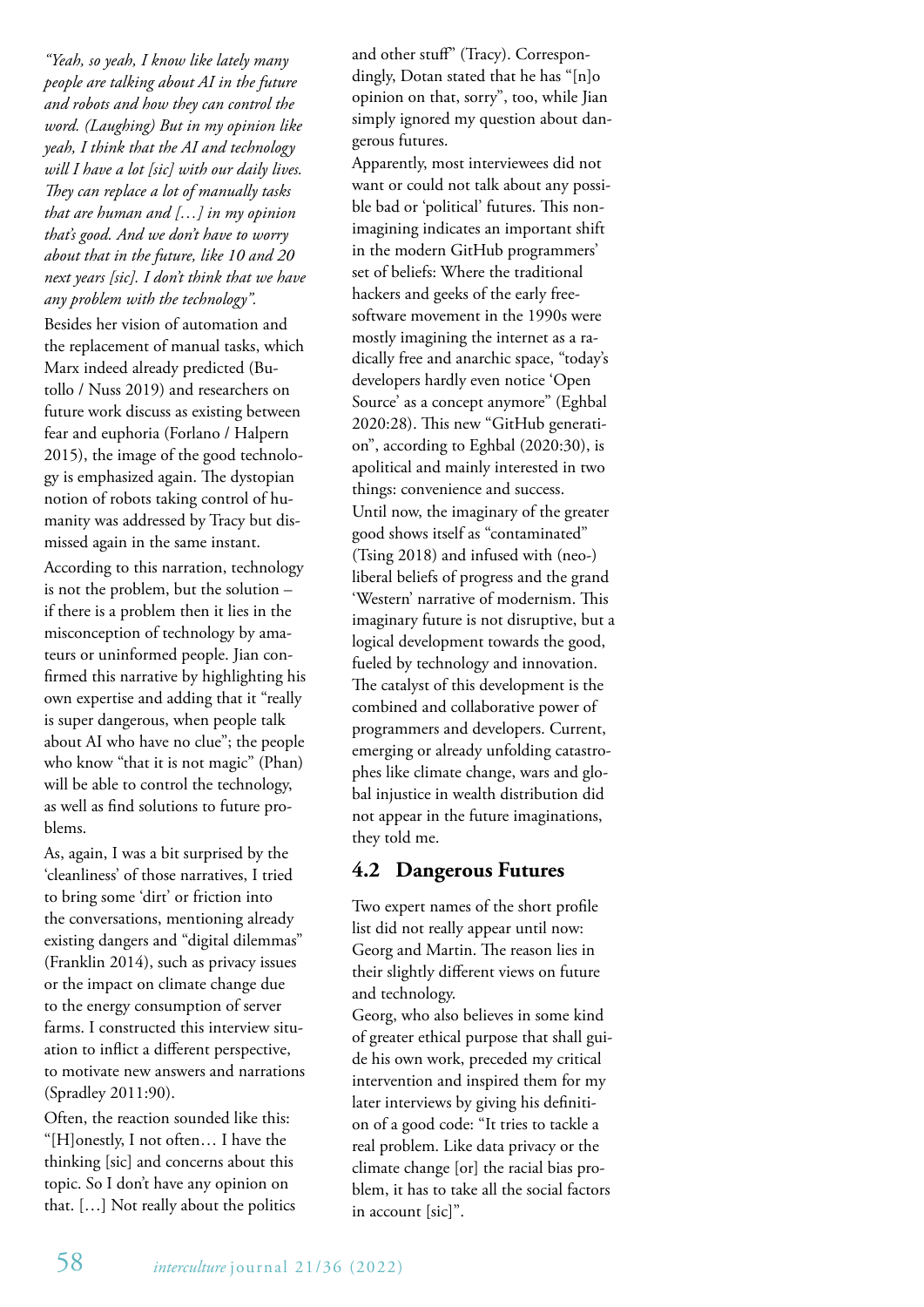He made sure that I understood his aversion to "libertarians" and the capitalistic system. His vision of the future relied on the old 'free internet' narration and his main concern was security and privacy. Being "not optimistic" about future development, he saw the biggest threat in companies gaining more control over personal data. His narration indeed became even darker, when he talked of transfer of responsibility for the 'correct' use of technology to the users and humanity in general. Technology, he stated, "is neutral". Nevertheless, the use of it determines whether we will live in a "democracy" or if we "[…] enter an absolute dystopia at a certain time" (Georg). A dystopia of omnipresent control through a powerful state, "a bit like in 1984" and people being "only interested in convenience" lay out the pathway to this "digital dictatorship" (Georg).

Martin, also describing himself as a "pessimistic visionary", shares Georg's concerns about data privacy and the misuse of code. He likes the idea of the "original vision of the internet", which was "indeed very decentral" (Martin). He added that, unfortunately, the future would probably see a complete centralization through large companies. This is why he works on a software that tries to decentralize power again by following a "local first" approach. His GitHub repository already has "certain ethical norms embedded in the way the software is designed at quite a fundamental level". Martin wants people to have "control over their own data", and that the servers' functions are reduced again to simple transfer and synchronization, without saving data themselves – the classic cloud-solution would disappear. It is interesting that his own code library with the embedded local first approach is openly accessible on GitHub, a platform that runs on big centralized server constellations, owned by Microsoft. Still, the embedded local first approach – and therefore embedded imaginary of a decentralized internet – gives an example of how a digital

future, which re-writes and disturbs the current development could resemble. Alex also sympathizes with the idea of thinking about ethics at an "early stage of development". Nevertheless, he was the only interviewee who was generally skeptical about the OS concept:

*"There is this concept called an infohazard. [T]he idea of an info-hazard is that some information […] is dangerous. It is dangerous information. And it's not the right thing to have as default "all information is open", everyone can access this information. […] [I]f you come up with a way of building some really powerful nuclear weapon which you can build back in your backyard by buying stuff from amazon, its better if you don't make that Open Source".* 

The concept of "information hazard" (Bostrom 2011) is a conspicuous one and may find its proper analysis in a further article. For now, the significant finding is that 'gloomy' or even dystopian futures do float around in the discursive field of GitHub. Those imaginaries often entail the threat of a "centralization of power" and the following loss of freedom, to either companies and states or even non-human actors such as a "powerful Super AI" (Alex).

While Alex warns not to make every information openly accessible, Martin defends the OS ideology and compares himself to a car manufacturer who builds a car, which is then used by terrorists: "And the car manufacturer can't do anything about it. And in the same way, as a software manufacturer, I can't do anything either. […] This is a problem that is completely out of the control of the manufacturer and therefore not really worth further consideration". Openness or freedom are the key elements in this narrative, and they stand hierarchically above security concerns or possible bad uses of technology. The free and unhindered flow of technological innovation drives human progress towards the future and that is why Martin "would rather have no restrictions at all on how people can use the software". Christopher Kelty (2005:187) identi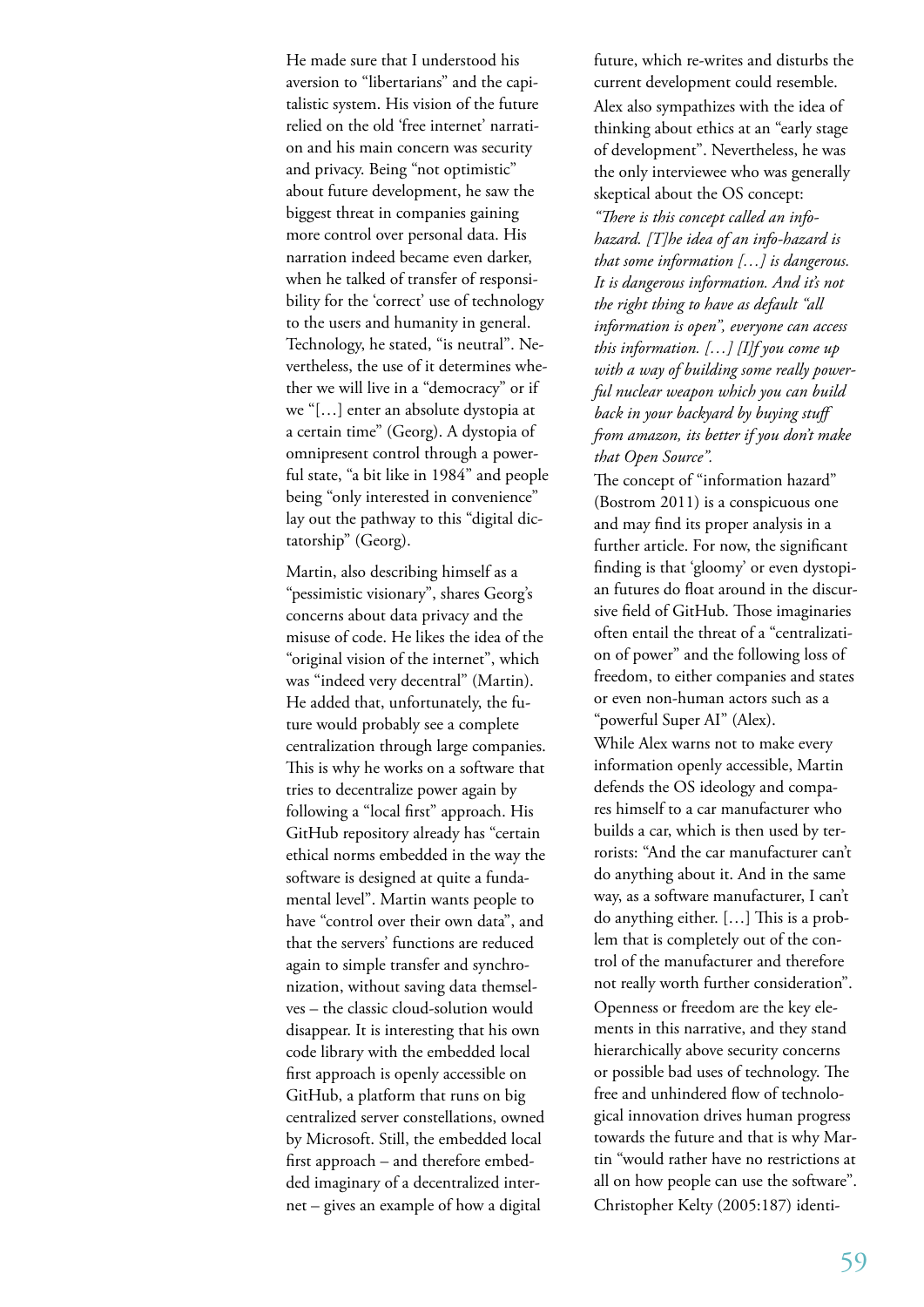fied this "commitment to openness" as central for the recursive public of the geek community he observed in his ethnography, comparing it to J.S. Mill's vision of a "liberal polity in which all ideas are allowed to circulate because it strengthens and highlights the best ones". Technology is characterized as neutral, if there is 'bad', it lies in the people's actions.

However, on the horizon of these imagined dangers surges yet another teleological narrative: a competitive battle between the good (or the best) and the bad.

# **4.3 The Manichean Good vs. Bad Imaginary**

Despite the difference in their optimistic (greater good) or pessimistic (infohazard and 1984) perspectives, there is a concordance within the statements made by my informants which brings us to the second flickering imaginary that shined through the data:

*"The fight between the good and the bad is always there. For the AI and machine learning it is a new battlefield, but the fight is not new. So, I am not too worried about all this advanced technologies that we are dealing with. Just because we do all lot of this stuff, we know how things work. [… ] [W]e understand a bit about this, we know it is a good thing! You can use it for the good and for the bad. And in this case when we use it for the good we can use that good to fight the bad"*  (Phan).

In almost all interviews, the developers at some point mentioned the existence and inevitability of "competition" (Natalia) or more dramatically "fight" (Jian). While Natalia and Dotan framed the competitive behavior in a classical liberal way, in the sense that good ideas and people naturally compete for the next innovation, market share and money, Martin phrased it a little more ontologically by saying "Competition always exists". Phan ultimately widened this narrative in declaring an omnipresent fight between the good and the bad.

This imaginary, which for this paper may be titled the 'Manichean good vs. bad', is informed by and co-dependent on the 'greater good' imaginary, which seems to, quite automatically, require the reverse image of the bad or the evil. In this binary narration, the developers as well as the OS community on Git-Hub is characterized as the 'good force' on the scale of this eternal struggle between dualistic powers. At the other end of this scale looms a diffuse and not very well-defined 'bad', whose main goal seems to be to deprive humanity of its freedom.

Remarkably, nobody seems to be afraid of the bad. Mainly, because they (i.e. the developers) "know how things work" (Phan) and so they can fight the bad with the good. Phan is resting in self-confidence, like Jian, who declares: "Developers are smart people. They find solutions. Always".

This is seen as the immanent strength of OS coding on GitHub: "Free and transparent, and decentralized. [T]hese are the key spirits that let me, let smart people really building [sic] something from the ground up" (Jian).

The developers are creators, a bit like an artist who is "drawing" a picture from "nowhere, from empty" (Jian). This self-image as masterful constructer has a long tradition in computer science and builds upon key figures, which are praised in the interviews repeatedly: For example Ken Thompson, who "[b] uilt the entire computer borders, everything, every digital devices that you have seen. Is starting from him. He's the Moses" (Jian). Next to "Moses" Thompson, Linus Torvalds, the creator of Linux, was mentioned (Martin), as well as the famous Tim Berners-Lee (Georg), known as the inventor of the world-wide-web.

Additionally, coding as a practice is described as a very individualistic and lonesome process (Jian, Martin, Phan). According to Georg this leads to a certain dynamic:

*"because at the end of the day it's always very few who have the say, also necessarily,*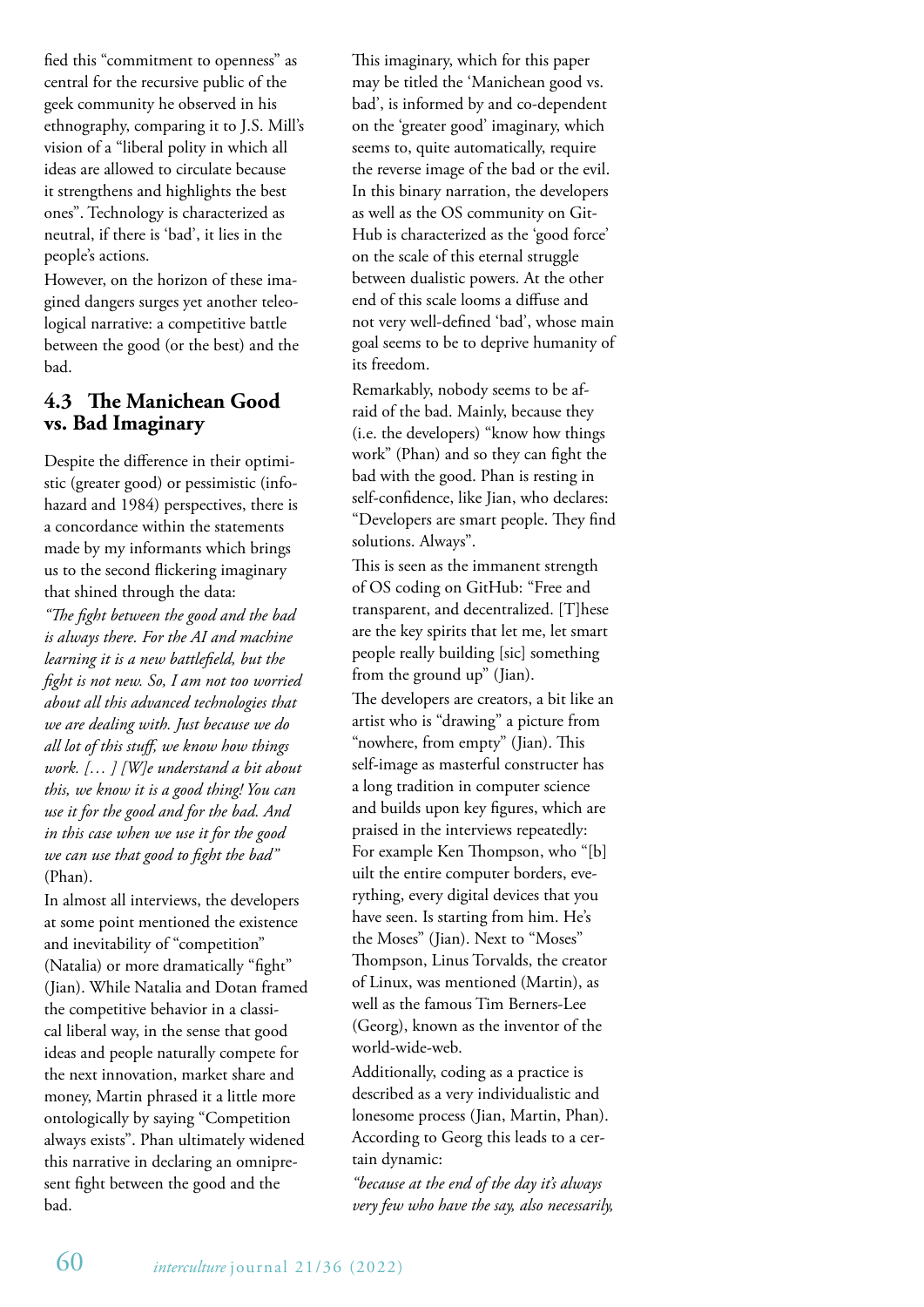*because things are complex […] I think only the one who wrote [the code] really understands it completely.[…] Yes, that alone makes it actually necessary that he is also the one who has the say. I don't know if it makes it necessary, but it's relatively logical that he's the ultimate decisionmaker"* (Georg).

Emerging out of the coding praxis and the traditionally strong focus on individuals and their 'genius' is a strong hierarchical orientation. In the field, the person who has the last "ultimate" say about changes on the code and maintains the development with one's authority is called "Benevolent Dictator for Life" (BDFL) (Milinkovich 2015, Kelty 2008:212). This emic term was originally used by Eric Raymond (another important figure in the OS community) in an essay in 2000 and then adapted by Guido von Rossum, the author of the widespread programming language Python (Eghbal 2020:26).

Since then, the figure or position of the "BDFL" is a stable part of OS culture and seems to contradict the idea of collective and open participation to a certain extent. That is why Georg calls GitHub "pseudo-democratic". The hierarchical structure of the platform, in combination with the self-image of the developers as smart creators, "co-products" (Jasanoff 2010) a specific social order, where only the smartest or most assertive developers appear to prevail, because "you can easily fight each other about not agreeing on something, [...] that is actually a part of the culture of programming software developers. GitHub becomes a very centralized community platform where only the people who agree with each other will contribute on the same project" (Jian). It is this centralizing dynamic and the competitive coding practice that seems to nurture the narrative of natural conflict and competition, eventually transforming and supporting the imaginary of the battle between the 'good' and the 'bad'. In this narrative, the developer takes on the role of an almost promethean creator, producing codes out of thin air and controlling or defending

the future development as BDFL. At the same time, this hierarchical GitHub environment fosters a certain homogeneity, despite the assumed inclusiveness and openness.

#### **5. Discussion – The Coding Prometheus is Blind**

The globally accessible and "diverse" (GitHub 2021b) Internet platform GitHub rests on the idea of open and collaborative work on codes. These can be downloaded, forked and reprogrammed anywhere from anyone – this is the promise of Open Source. Algorithms, which freely travel the world, are therefore genuinely highlighted by companies "as engines of multiculturalism" (Elkins 2019). This global and diverse environment is presented and advertised as a catalyst for the future of technological development (GitHub 2021b).

A first glance at the biographies and socio-cultural backgrounds of my interviewees (cf. short introductory list) indeed supports the claim of GitHub being a diverse space and one could assume a wide range and variety of answers to my questions, resulting in an equally diverse kaleidoscope of future imaginaries.

The interview-data suggests that this forthright assumption seems not to be true. Rather, it could be concluded that GitHub attracts, fosters or even creates certain types of developer identities and that the strong unifying culture of OS guides the narratives and imaginaries in a certain direction. The competitive environment contributes to a process via which only developers with similar ideas and coding practices continue to work on a project, mostly guarded by one BDFL or small groups of developers. The feared "digital dictatorship" (Georg) finds its pallid micro-sociological expression in the hierarchical structure of many GitHub projects. Centred on the narrative of the genius developer, who creates and controls technological development, two codependent imaginaries were found: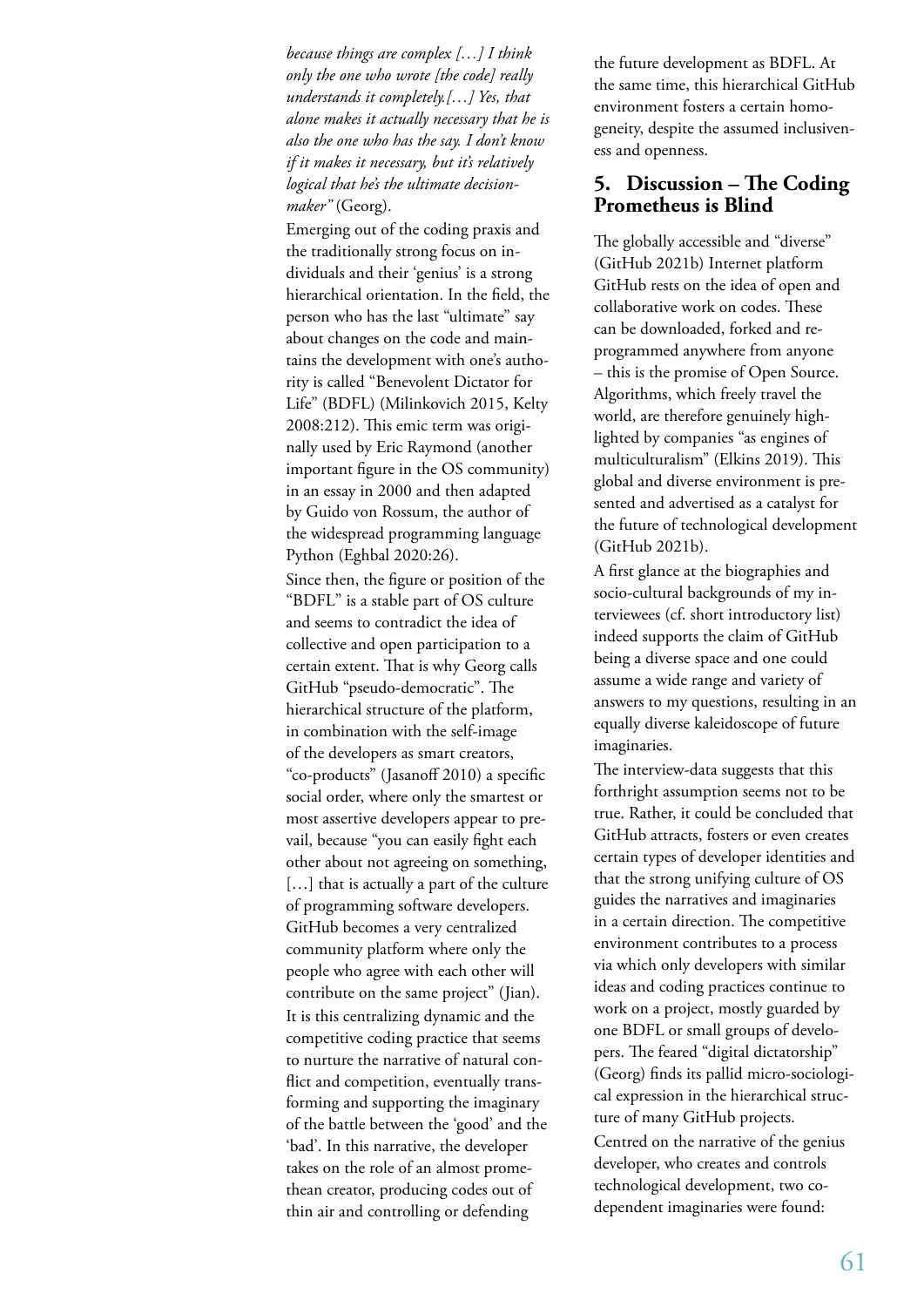the linear greater good imaginary and the Manichean good vs bad imaginary. I drew both imaginaries back to trajectorism, which Appadurai (2013:224) describes as the "great narrative trap of the West". The belief in a linear and teleological trajectory of humanity merges smoothly with techno-optimism and a liberal worldview. The sociotechnological imaginary, which emerges out of this, is populated with narratives of clean, fast and easy futures: "Readymade" (Bachmann 2020) utopias focusing on the greater good brought about by technology. The belief in predictability and the controllability of futures frames the imaginaries and resembles the ideal of a cybernetic order of reactive control (Seefried 2015:10).

The constantly in the background flickering 'bad futures' or dangers were often not specified, but served to illuminate the importance of further technological development, specially to fight against the 'bad' as a narrative counterpart. This also may be integrated in the "ontological habit" of trajectorism, which includes the triumphant "journey from dark to light" (Appadurai 2013:223).

Only fractured and in a few rare cases could dystopian narrative threads be identified: the centralization of power in and through the internet, the loss of privacy and finally freedom due to all-powerful digital dictatorships. Those narratives highlighted the potential 'bad' lying in technological innovation itself, remembering another traditional storyline of technological "dominance" (Cave / Dihal 2019:76) or misuse of technology. Even the idea of "Singularity" (Bostrom 2014) was mentioned: a rampant Super-AI that independently acts as a threat to all humanity.

Mostly, those dystopias were immediately discharged, even ridiculed. Instead, the smartness of programmers was emphasized as the main reason to be optimistic about the future.

Therefore, the creator of the technological future was clearly identified, while the future narratives often lacked a sharper contour. Intentionally confronted with difficult scenarios such as digital warfare and the actual climate disaster, the interviewees pointed to their non-political attitude or lack of opinion on the topic.

Eventually, those somehow 'missing futures' may be characteristic of the "modern Prometheus" and his inability to "imagine as much as we could make and realize" (Palandt 1999:55). According to tech-philosopher Günther Anders, the discrepancy between what is technically possible and what is humanly realizable is unbridgeable; we are "simply no match for the Prometheus in us" (Anders, cited in Palandt 1999:55). Another discrepancy, as Sabine Palandt (1999:56) elaborates, is the inability to imagine coming times – the modern Prometheus is, so to speak, "Zukunftsblind" (future-blind) and locked in the struggle between 'good' and 'bad'.

The developer on GitHub, this coding Prometheus, indeed seems blind to many potential futures. Those are not only obscured by the Manichean imaginary of good vs. bad, but also by a globalized 'Western' trajectorism. Speaking with Amadasi and Holliday (2020), the hegemony of this strong "centreculture", out of which the GitHub culture emerged, supports a strong narrative "block", which contains a mélange of beliefs in good technology, progressive modernity and liberal individualism. Inside this "technoculture" (Shaw 2008), other future imaginaries are hard to find or indeed to provoke.

Yet, there are surely other visions in existence and a deeper dive into the depths of GitHub could further explore such varied future-stories. My momentary findings are limited both by the small number of interviews, as well as by the position of the interviewed developers: all are established contributors, rewarded by an inherent trending algorithmic system, and located in projects that could be seen as traditional or mundane.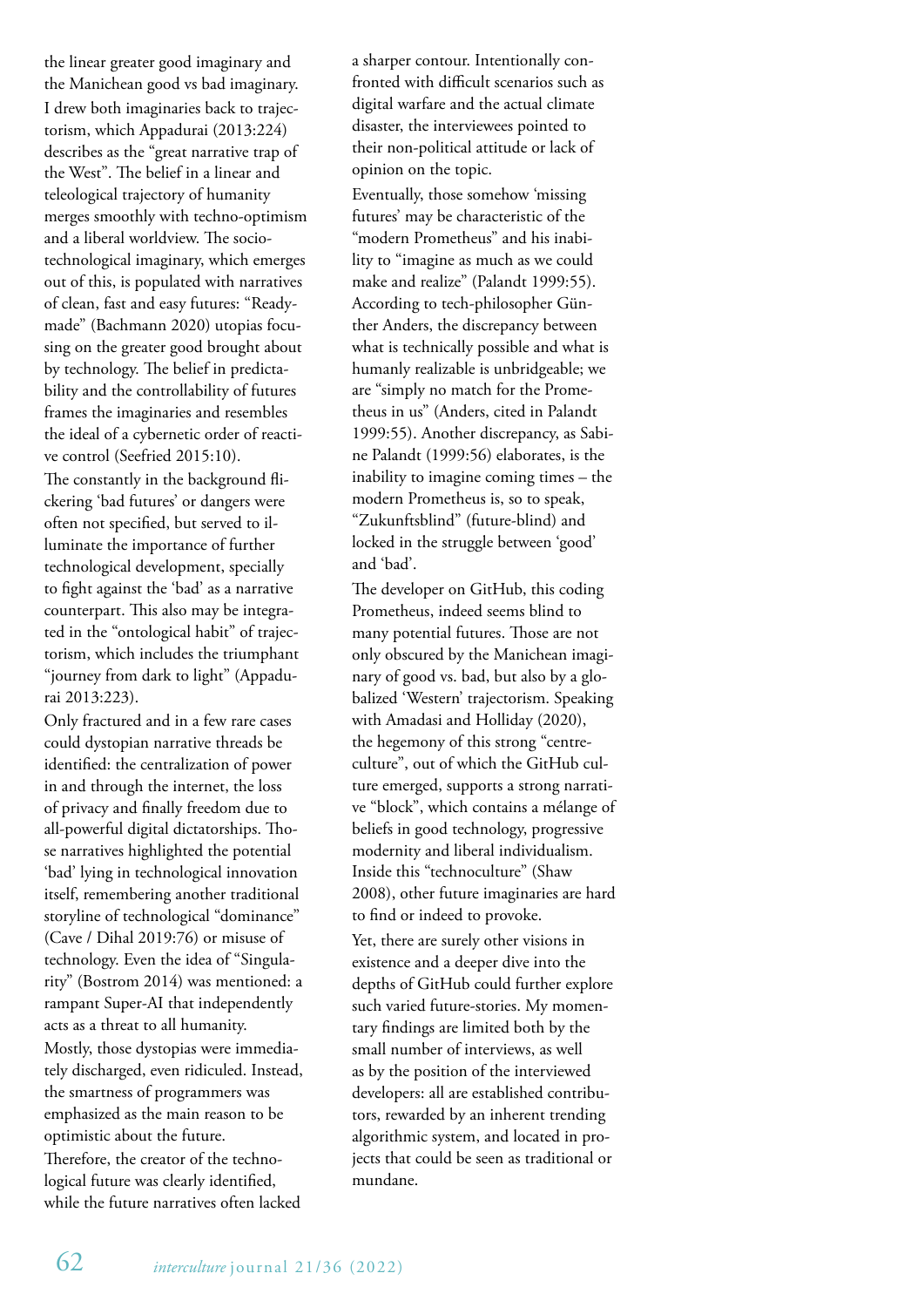Yet, how may these "other experiences of time" (Sloterdijk, cited in Nassehi 2008:333) and "de-centralized" (Amadasi / Holliday 2020) futures look? What form may they take? Martins' code library may be a frail indication in this regard. It could be read as a sign of a fragile technoutopian future emerging, when out of the blocking force of a neo-liberal centre-culture the de-centred thread of a 'local first' imaginary emerges and finds it's embedding within actual code. Perhaps then empowering a human in the future, who is also sitting in front of a personal computer, searching for a new washing machine – but this time in complete ownership of his or her own data.

However, maybe this story still is too similar to the contemporary hegemonic future-imaginary. Then the last and little dismayed words may belong to Richard Barbrook (2007:9), who observed that "[t]he present is continually changing, but the imaginary future is always the same".

#### **6. Bibliography**

Amadasi, S. / Holliday, A. (2020): *Making Sense of the Intercultural: Finding deCentred Threads.* London, New York: Routledge.

Amoore, L. (2009): Algorithmic War: Everyday Geographies of the War on Terror. *Antipode* 41 (1), p. 49–69. DOI: 10.1111/j.1467-8330.2008.00655.x.

Anderson, B. (1987): *Imagined Communities: Reflections on the Origin and Spread of Nationalism.* London: Verso.

Andersson, J. (2018): *New History of the Future? From Conceptual History to Intellectual World History.* Oxford: University Press.

Appadurai, A. (2013): *The Future as Cultural Fact: Essays on the Global Condition.* London and New York: Verso.

Arndt, H J. (1969): Buchbesprechungen. *Der Staat* (2), p. 253–6.

Bachmann, G. (2020): *Utopian Hacks.*  URL: https://limn.it/articles/utopianhacks/ [accessed 8 November 2020].

Barbrook, R. (2007): *Imaginary Futures.*  London: Pluto Press.

Barocas, S. / Hood, S. / Ziewitz, M. (2013): *Governing Algorithms: A Provocation Piece.* URL: https://ssrn.com/ abstract=2245322 [accessed 16 February 2022].

Beckert, J. (2018): *Imaginierte Zukunft: Fiktionale Erwartungen und die Dynamik des Kapitalismus.* Berlin: Suhrkamp.

Bieger, L. / Saldívar, R. / Voelz, J. / Sald V. / Ram N. (2013): *The Imaginary and its Worlds: American Studies after the Transnational Turn.* Hanover, NH: Dartmouth College Press.

Bostrom, N. (2011): Information Hazard. *Review of Contemporary Philosophy 10*, p. 44–79.

Bostrom, N. (2014): *Superintelligenz: Szenarien einer kommenden Revolution.*  Berlin: Suhrkamp.

Bryant, R. / Knight, D. M. (2019): *The Anthropology of the Future.* Cambridge: University Press.

Butollo, F. / Nuss, S. (2019): *Marx und die Roboter: Vernetzte Produktion, künstliche Intelligenz und lebendige Arbeit.* Berlin: Dietz.

Cave, S. / Dihal, K. (2019): Hopes and Fears for Intelligent Machines in Fiction and Reality. *Nature Machine Intelligence* (2), p. 74-8. DOI: 10.1038/ s42256-019-0020-9.

Chan, E. P. (2017): *Machine Trading: Deploying Computer Algorithms to Conquer the Markets.* Somerset, NJ: Wiley.

Cheney-Lippold, J. (2011): A New Algorithmic Identity. Theory, *Culture & Society* 28 (6), pp. 164–81. DOI: 10.1177/0263276411424420.

Combi, M. (1992): The Imaginary, the Computer, Artificial Intelligence: A Cultural Anthropological Approach. *AI & SOCIETY* (6), p. 41–9. DOI: 10.1007/BF02472768.

Conti, L. (2012): *Interkultureller Dialog im virtuellen Zeitalter: Neue Perspektiven für Theorie und Praxis*. Münster: LIT.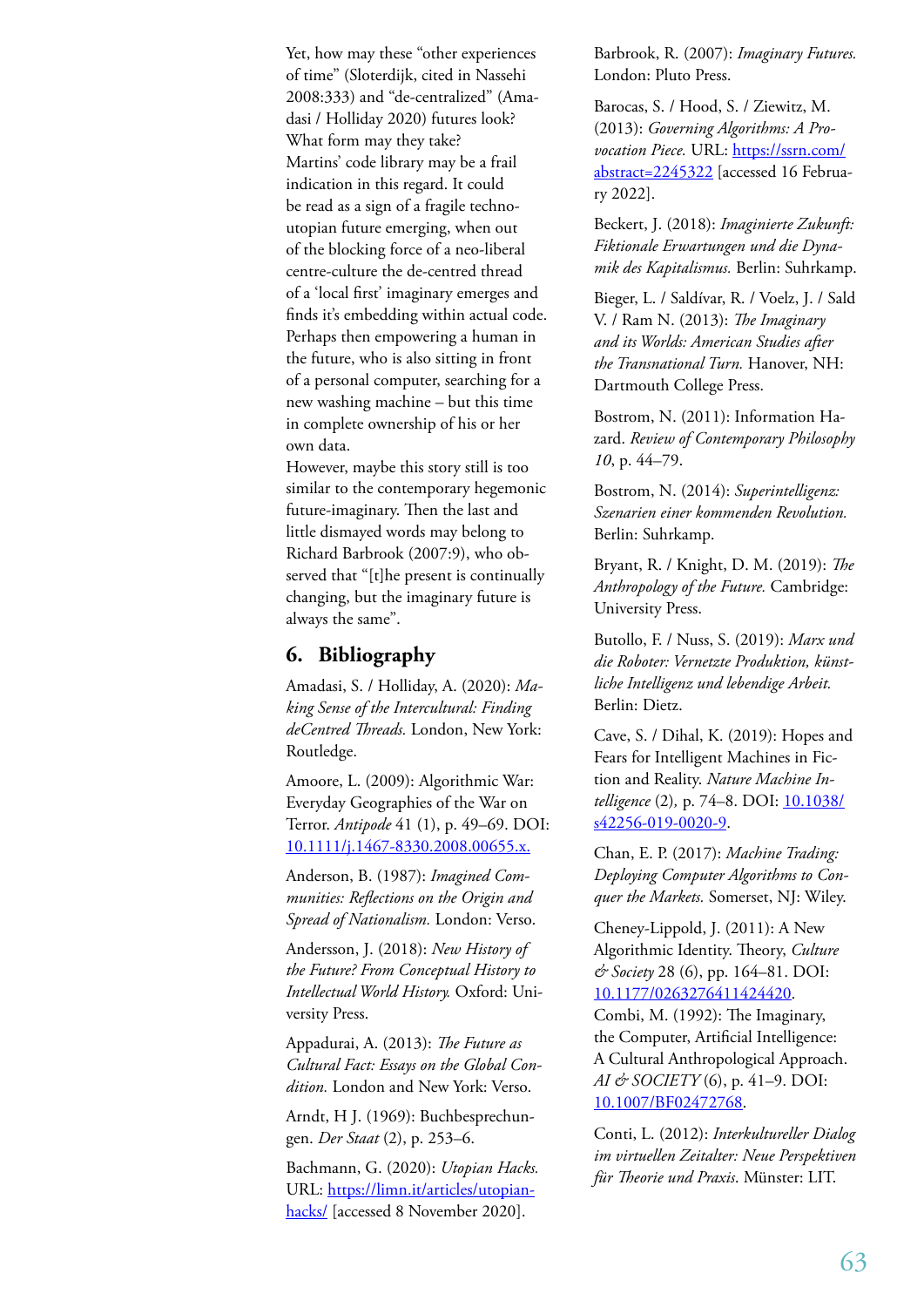Cortazzi, M. (2001): Narrative Analysis in Ethnography. In: Atkinson, P. / Coffey, A. / Delamont, S. / Lofland, J. / Lofland, L. (eds.): *Handbook of Ethnography*. London: SAGE, p. 384–94.

Daum, T. (2020): *Agiler Kapitalismus: Das Leben als Projekt.* Hamburg: Edition Nautilus.

Delanty, G. (ed.) (2012): *Routledge Handbook of Cosmopolitanism Studies.*  London: Routledge.

Eghbal, N. (2020): *Working in Public. The Making and Maintenance of Open Source Software.* New York: Stripe Press.

Elkins, E. (2019): Algorithmic Cosmopolitanism: On the Global Claims of Digital Entertainment Platforms. *Critical Studies in Media Communication* 36 (4)*,* p. 376–89. DOI: 10.1080/15295036.2019.1630743.

Fischer, M. J. (2013): Calling the Future(s). In: Reid, R. / Traweek S. (eds.): *Doing Science + Culture.* Hoboken, NJ: Taylor and Francis, p. 275–321.

Forlano, L. / Halpern, M. (2015): FCJ-189 Reimagining Work: Entanglements and Frictions around Future of Work Narratives. *The Fibreculture Jour*nal (26), p. 32–59. DOI: 10.15307/ fcj.26.189.2015.

Förster, Y. (2019): Artificial Intelligence: Invisible Agencies in the Folds of Technological Cultures. In: Sudmann, A (ed.): *The Democratization of Artificial Intelligence: Net Politics in the Era of Learning Algorithms.* Bielefeld: transcript, p. 175–88.

Forsythe, D.E. (1993): Engineering Knowledge: The Construction of Knowledge in Artificial Intelligence. *Social Studies of Science 23 (3)*, p. 445–77. Franklin, M. I. (2013): *Digital Dilemmas: Power, Resistance, and the Internet.* Oxford: University Press.

Fujimura, J. H. (2013): Transnational Genomics: Transgressing the Boundary between the "Modern/ West" and the "Premodern/East". In: Reid, R / Traweek, S. (eds.): *Doing Science + Culture.* Hoboken, NJ: Taylor and Francis, p. 71–92.

Galloway, A. R. (2013): *The Interface Effect.* Cambridge, UK and Malden, MA: Polity.

Geiger, R. S. / Ribes, D. (2011): Trace Ethnography: Following Coordination through Documentary Practices. *2011 44th Hawaii International Conference on System Sciences (HICSS 2011)*. Kauai, HI, 2011: IEEE, pp.1–10.

GitHub 2021a: *Trending Developer List.*  URL: https://github.com/trending/developers [ accessed 27 August 2021].

GitHub 2021b: *Global Diversity, Inclusion and Belonging.* URL: https:// github.com/about/diversity [ accessed 27 August 2021].

Guzman, A. L. / Lewis, S. C. (2020): Artificial Intelligence and Communication: A Human–Machine Communication Research Agenda. *New Media & Society* 22 (1), p. 70–86. DOI: 10.1177/1461444819858691.

Hannerz, U. (2004): Kosmopoliten und Sesshafte in der Weltkultur. In: Merz-Benz, P.-U. / Wagner, G. (eds.): *Der Fremde als sozialer Typus.* Konstanz: UVK Verlagsgesellschaft mbH, p. 139–62.

Hansen, K. B. (2015): The Politics of Algorithmic Finance. *Contexto int. 37 (3)*, p. 1081–95. DOI: 10.1590/S0102- 85292015000300011.

Heidegger, M. (2019): Die Frage nach der Technik [1954]. In: Andreas Ziemann (ed.): *Grundlagentexte der Medienkultur.* Wiesbaden: Springer, p. 55–60.

Helmer, O. (1983): *Looking Forward. A Guide to Futures Research.* Beverly Hills, CA: Sage.

Heyl, B. S. (2001): Ethnographic Interviewing. In: Atkinson, P. / Coffey, A. / Delamont, S. / Lofland, J. / Lofland, L (eds.): *Handbook of Ethnography.* London: SAGE, p. 369–83.

Hine, C. (2015): *Ethnography for the Internet: Embedded, Embodied and Everyday.* London: Bloomsbury.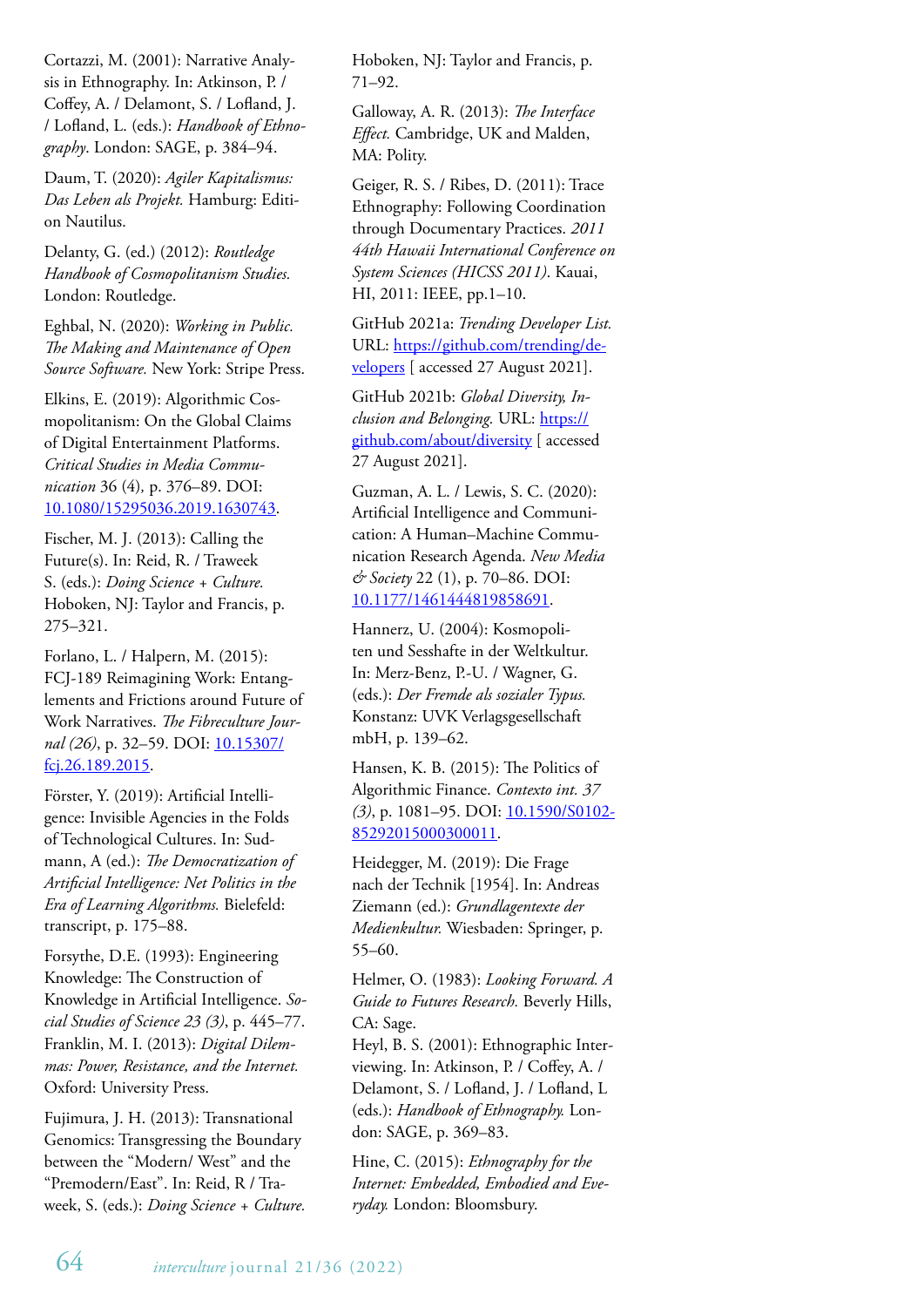Hine, C. (2007): Multi-Sited Ethnography as a Middle Range Methodology for Contemporary STS. *SCIENCE TECHNOLOGY & HUMAN VALUES Vol.32 (6)*, p. 652–71.

Jacob, F. (1987): *The Statue Within: An Autobiography.* New York: Basic.

Jasanoff, S. (ed.) (2010): *States of Knowledge: The Co-Production of Science and Social Order.* London: Routledge.

Jasanoff, S. (2016): *The Ethics of Invention: Technology and the Human Future.* New York: W.W. Norton.

Jouvenel, B. de (1967): *Die Kunst der Vorausschau.* Neuwied: Luchterhand.

Kelty, C. M. (2008): *Two Bits: The Cultural Significance of Free Software*. Durham, NC: Duke University Press.

Kelty, C. M. (2005): Geeks, Social Imaginaries, and Recursive Publics. *Cultural Anthropology* 20 (2), p. 185-214.

Koch, G. (ed.) (2017): *Digitalisierung. Theorien und Konzepte für die empirische Kulturforschung.* Munich: UVK Verlagsgesellschaft.

Koselleck, R. (1979): *Vergangene Zukunft: Zur Semantik geschichtlicher Zeiten.* Frankfurt am Main: Suhrkamp.

Land, N. (1998): Cybergothic. In: Cassidy, E. J. / Broadhurst Dixon, J. (eds.): *Virtual Futures: Cyberotics, Technology and Post-Human Pragmatism.* London and New York: Routledge, p. 103–15.

Levy, S. (2001): *Hackers: Heroes of the Computer Revolution.* New York: Penguin.

Mandich, G. (2020): Modes of Engagement with the Future in Everyday Life. *Time & Society* 29 (3), p. 681–703.

Marcus, G. E. (1995): *Technoscientific Imaginaries: Conversations, Profiles, and Memoirs.* Chicago: University Press.

Mayring, P. (2010): *Qualitative Inhaltsanalyse: Grundlagen und Techniken.* Weinheim und Basel: Beltz.

Milinkovich, M. (2015): How the Eclipse Community Works. In: Damiani, E. / Frati, F. / Riehle, D. / Wasserman, A. I. (eds.): *Open Source Systems: Adop-* *tion and Impact.* Cham: Springer International Publishing (451), pp. xv–xvi.

Murthy, D. (2008): Digital Ethnography. *Sociology 42 (5)*, pp. 837–855. DOI:10.1177/0038038508094565.

Nassehi, A. (2008): *Die Zeit der Gesellschaft. Auf dem Weg zu einer soziologischen Theorie der Zeit.* Wiesbaden: VS Verl. für Sozialwiss.

Nassehi, A. (2019): *Muster Theorie der digitalen Gesellschaft.* Munich: Beck.

Neyland, D. (2019): Introduction: Everyday Life and the Algorithm. In: Neyland, D. (ed.): *The Everyday Life of an Algorithm.* Cham: Springer International Publishing, p. 1–20.

Octovers (2021): *GitHub Report 2020.*  URL: https://octoverse.github.com/ [accessed 14 April 2021].

Palandt, S. (1999): *Die Kunst der Vorausschau: Günther Anders' methodische und psychologische Ansätze zur Technikkritik.* Berlin: Wiss.-und-Technik-Verl.

Pfotenhauer, S. / Jasanoff, S. (2017): Panacea or Diagnosis? Imaginaries of Innovation and the 'MIT Model' in Three Political Cultures. *Social Studies of Science* 47 (6), p. 783–810. DOI: 10.1177/0306312717706110.

Rahwan, I. / Cebrian, M. / Obradovich, N. / Bongard, J. / Bonnefon, J.-F. / Breazeal, C. (2019): Machine Behavior. *Nature (7753)*, p. 477–486. DOI: 10.1038/s41586-019-1138-y.

Rauer, V. (2017): Drohnen: zur Materialisierung von Algorithmen. In: Seyfert, R. / Roberge, J. (eds.): *Algorithmuskulturen: Über die rechnerische Konstruktion der Wirklichkeit.* Bielefeld: transcript, p. 189–214.

Rheinberger, H.-J. (1993): Experiment und Orientierung: Frühe Systeme der in vitro Proteinbiosynthese. *NTM International Journal of History & Ethics of Natural Sciences, Technology & Medicine* 1 (1)*,* p. 237. DOI: 10.1007/ BF02914124.

Seaver, N. (2017): Algorithms as Culture: Some Tactics for the Ethnography of Algorithmic Systems. *Big*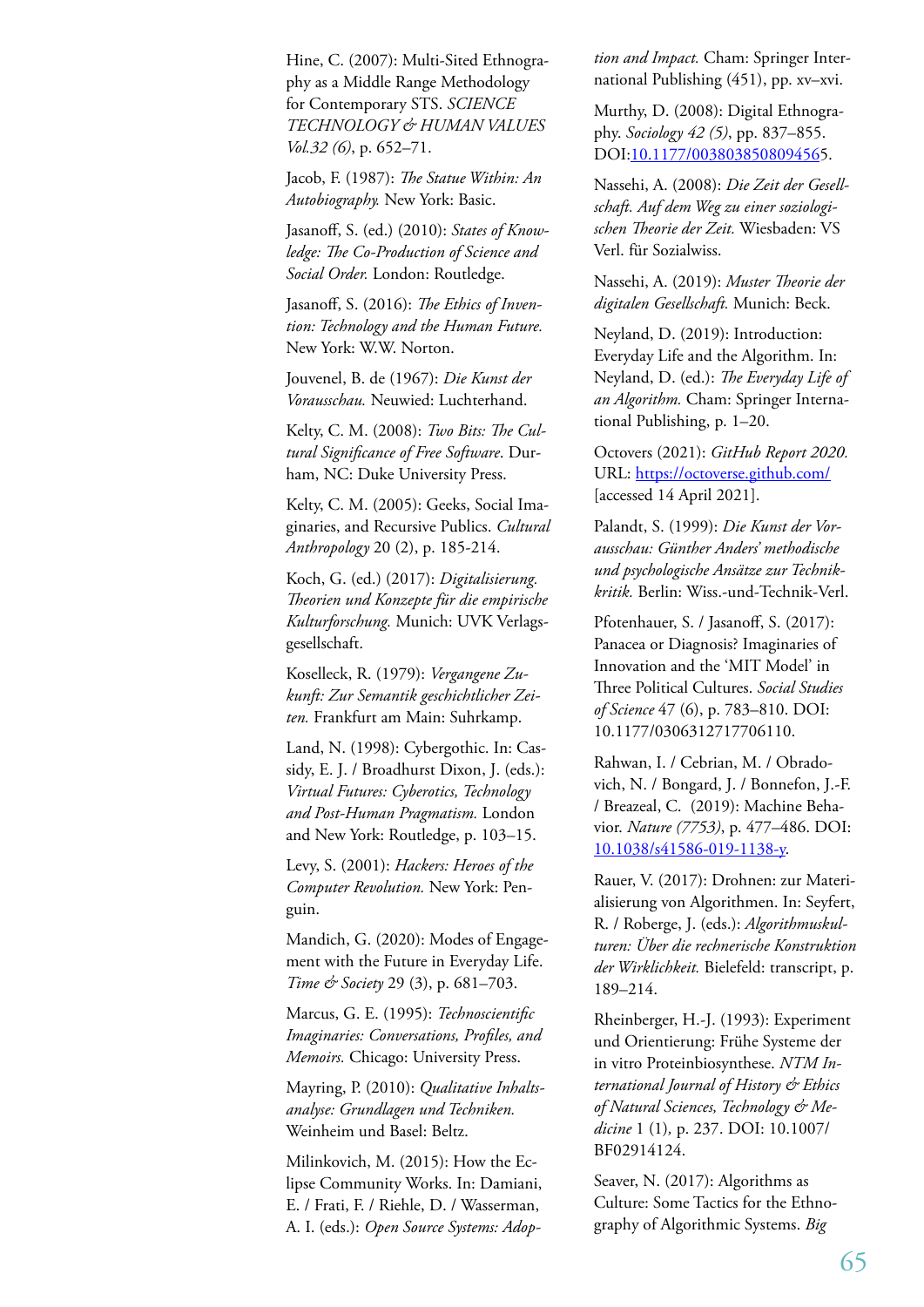#### *Data & Society* 4 (2), p. 1-12. DOI: 10.1177/2053951717738104.

Seefried, E. (2015): *Zukünfte: Aufstieg und Krise der Zukunftsforschung 1945- 1980.* Berlin: De Gruyter.

Seyfert, R. / Roberge, J. (eds.) (2017): *Algorithmuskulturen. Über die rechnerische Konstruktion der Wirklichkeit.* Bielefeld: transcript.

Shaw, D. B. (2008): *Technoculture: The Key Concepts.* Oxford and New York: Berg.

Spradley, P. (2011): *The Ethnographic Interview.* Belmont, CA: Wadsworth.

Sudmann, A. (2019): *The Democratization of Artificial Intelligence: Net Politics in the Era of Learning Algorithms.*  Bielefeld: transcript.

Taylor, C. (2007): *Modern Social Imaginaries.* Durham, NC: Duke University Press.

Tsing, A. L. (2018): *Der Pilz am Ende der Welt: Über das Leben in den Ruinen des Kapitalismus.* Berlin: Matthes & Seitz.

Turner, A. (2019): Using Data from Git and GitHub in Ethnographies of Software Development. In: Öhman, C / Watson, D. (eds.): *The 2018 Yearbook of the Digital Ethics Lab.* Cham: Springer International Publishing, p. 35–49.

Vasilescu, B. / van Schuylenburg, S. / Wulms, J. / Serebrenik, A. / van den Brand, M. G.J. (2014): Continuous Integration in a Social-Coding World: Empirical Evidence from GitHub. *IEEE International Conference on Software 2014*, p. 401–05.

Waltz, E. (2021): *As SARS-CoV-2 Mutates, AI Algorithms Try to Keep Pace.*  URL: https://spectrum.ieee.org/thehuman-os/biomedical/devices/ai-predicts-most-potent-covid-19-mutations [3 February 2021].

Wehling, P. (2015): Materialität und Symbolgewalt von Technik: Die Technikphilosophie und -soziologie Walter Benjamins. In: Singer, M. (ed.): *Technik & Politik: Technikphilosophie von* 

*Benjamin und Deleuze bis Latour und Haraway.* Vienna: Löcker, p. 41–63.

Willim, R. (2017): Das unvollständige Imaginäre. In: Koch, G. (ed.): *Digitalisierung: Theorien und Konzepte für die empirische Kulturforschung.* Konstanz and Munich: UVK Verlagsgesellschaft, p. 55–88.

Wu, Y. / Wang, N. / Kropczynski, J. / Carroll, J. M. (2017): The Appropriation of GitHub for Curation. *PeerJ Computer Science 3*, e134. DOI: 10.7717/ peerj-cs.134.

Zoabi, Y. / Deri-Rozov, S. / Shomron, N. (2021): Machine Learning-Based Prediction of COVID-19 Diagnosis Based on Symptoms. *NPJ Digital Medicine* 4 (1)*,* p. 3. DOI: 10.1038/s41746- 020-00372-6.